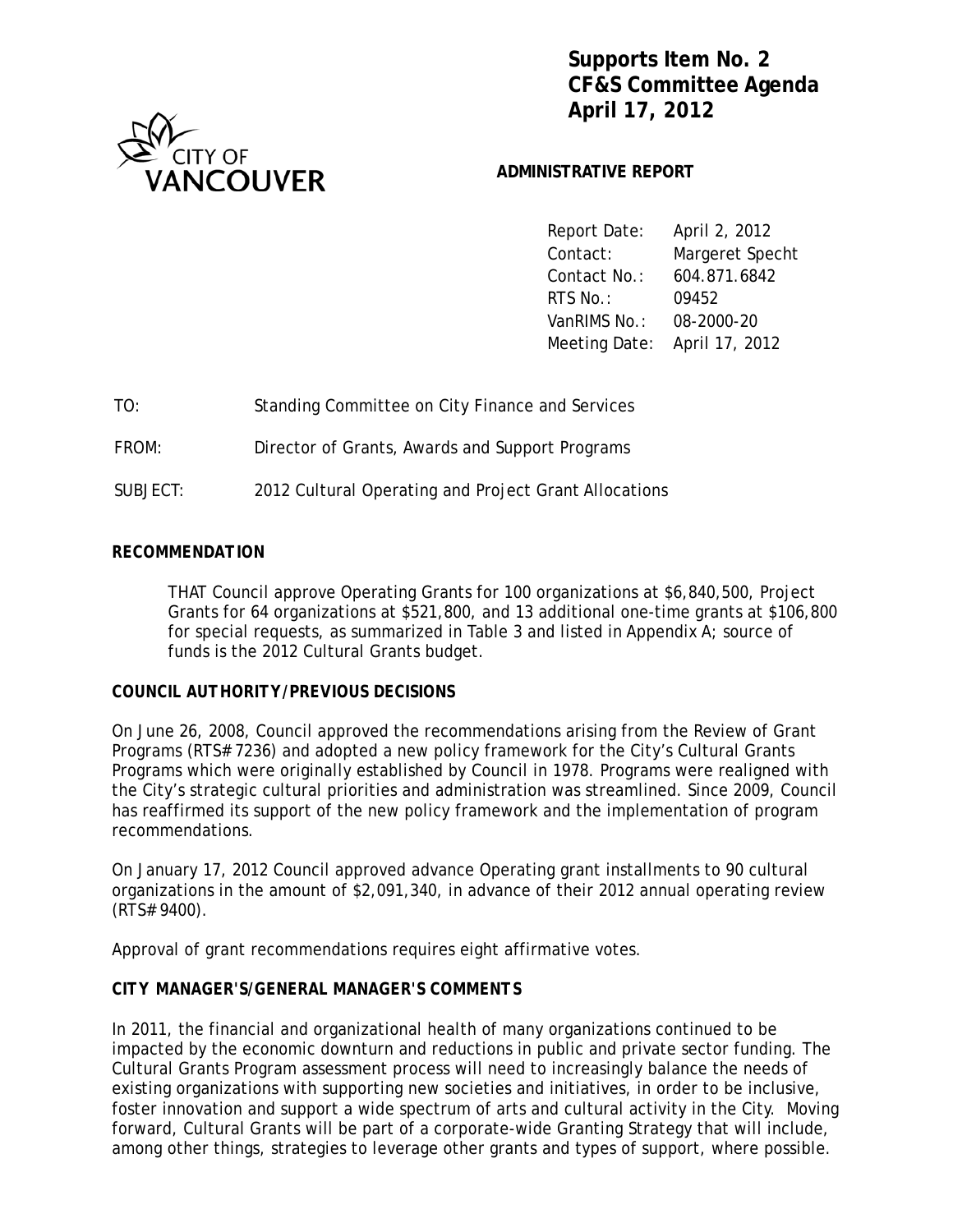The Acting General Manager of Community Services recommends approval of the foregoing.

### *REPORT*

### *Background/Context*

### **Grant Program Description and Objectives**

This grant program is intended to support a diverse range of activity including literary, visual, media, dance, theatre, music, multi-disciplinary, inter-disciplinary, Aboriginal, and community-based arts, reflecting historic cultural traditions as well contemporary art forms and practices. The program has two categories: grants to support ongoing annual activity through **Operating** assistance, and one-time or time-limited initiatives through **Project** assistance. Applicants must be Vancouver-based and registered as a non-profit society in good standing with the Province of BC among other eligibility criteria. Within these two categories, organizations also have the opportunity to request additional support for **Special Requests** such as audio recordings, media-based and online initiatives, literary publications, conferences, mentorships and artistic residencies.

### **Evaluation Criteria**

Applications to this program are considered based on a thorough analysis by an Assessment Committee, comprised of independent community peer representatives and Cultural Planners from Cultural Services, against the evaluation criteria (see Appendix B), including:

- Artistic merit as demonstrated through activities and services, clear vision/mandate, distinctiveness of activities for artists and the public.
- Organizational competence as evidenced through competent administration and governance, financial stability and accountability, achievable budgets, financial practices and planning.
- Community impact as demonstrated through accessibility by the public (including Vancouver's diverse communities), community support, promotion and outreach.

### **Request for Reconsideration Process**

Every effort is made to create a fair and transparent process for the assessment of grant requests. As requests for assistance will always exceed the available budget, the process is competitive and not all requests meet the evaluation criteria to the same degree as other applicants in the competition. The Reconsideration process ensures consistency in reconsidering grant recommendations and is outlined in Appendix C.

As recommendations are made by an Assessment Committee which cannot be re-convened, it is Council's policy *not* to reconsider requests based upon quality of programs, organizational competence, community impact, and other specific evaluation criteria. Any formal requests for reconsideration will be considered by Council in a separate report at a later date. The basis for a formal request for reconsideration is outlined in Appendix C.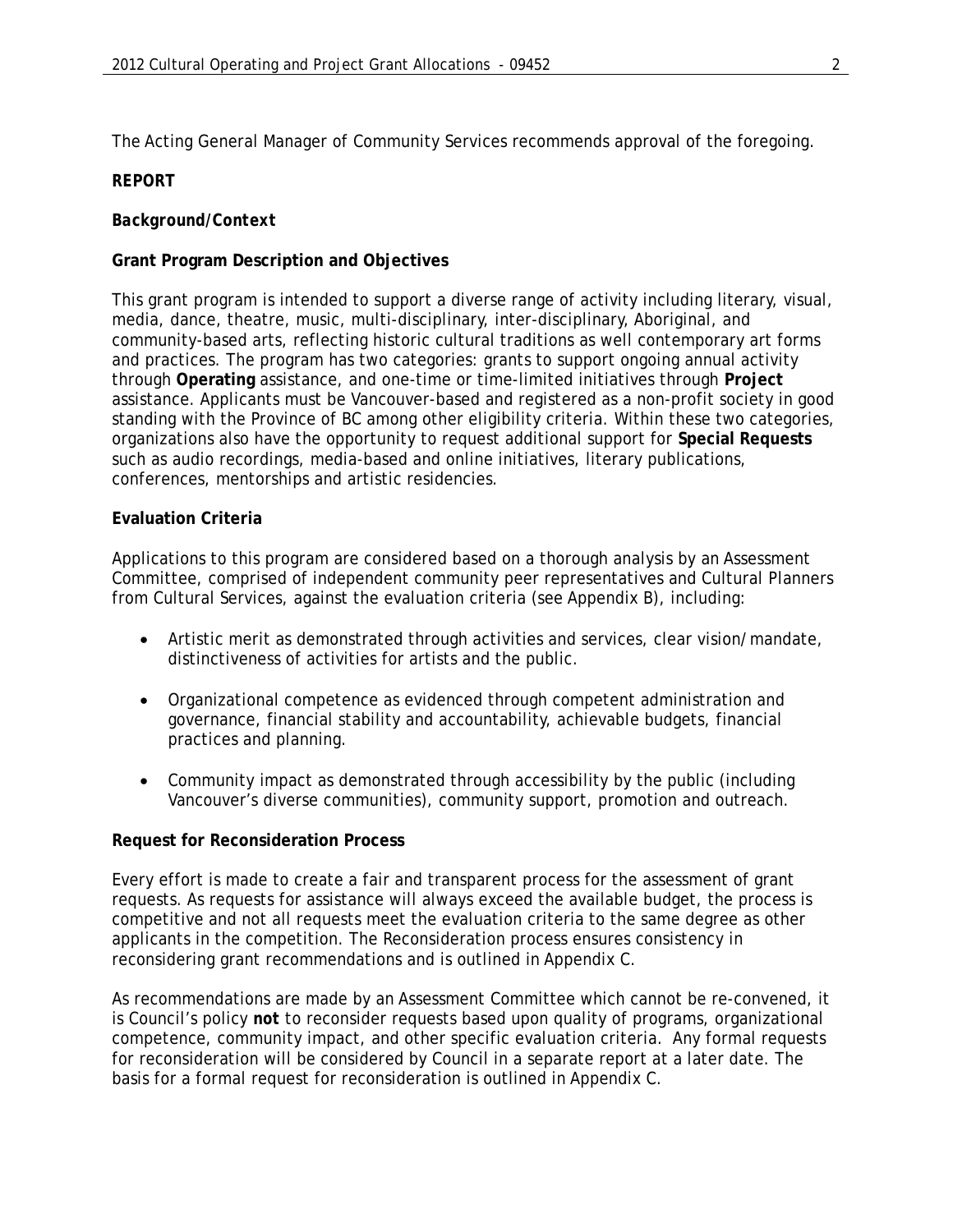### **Assessment Process**

Cultural Services invites qualified members from the arts and cultural community to participate in various cultural Assessment Committees through a nomination process. The 2012 Cultural Grants Assessment Committee consisted of artists and administrators representing a variety of sectors in the community including: literary, theatre, festivals, visual and media arts, music, dance, arts facilities, galleries, museums, and arts education. Details on the Assessment Process are outlined in Appendix C.

|  |  | Table 1: 2012 Cultural Grants Assessment Committee Peer Members |  |  |
|--|--|-----------------------------------------------------------------|--|--|
|--|--|-----------------------------------------------------------------|--|--|

| Visual Arts,<br>Museums, New<br>Media &<br>Literary | Dance            | <b>Music</b>         | <b>Theatre</b>   | Festivals,<br>Interdisciplinary,<br><b>Arts Facilities</b> |
|-----------------------------------------------------|------------------|----------------------|------------------|------------------------------------------------------------|
| Clint Burnham                                       | Barbara Clausen  | <b>Richard Kurth</b> | Diane Brown      | Diane Blunt                                                |
| Cindy Mochizuki                                     | Kathryn Ricketts | Rachel Iwaasa        | Eric Rhys Miller | George Laverock                                            |
| <b>Reid Sheir</b>                                   | Ziyian Kwan      | Jeffrey Ryan         | Howard Jang      | Minna Schendlinger                                         |
| Henry Tsang                                         |                  |                      |                  |                                                            |

These members bring significant experience, current knowledge and specific expertise to the discussion which adds value to the process. Along with Cultural Planners, this Assessment Committee evaluated all requests against the explicit evaluation criteria and proposed consensus recommendations. This process augments City staff's ongoing consultation with organizations, attendance at their events, as well as meetings with their staff and Board members.

### **Assessment Committee Recommendations**

### *Operating and Project Grant Recommendations*

In total, the 2012 Assessment Committee members reviewed applications from 199 organizations, and after a thorough review of all applications against very specific evaluation criteria, the Committee is recommending support for 164 organizations as outlined in **Table 2**. See Appendix A for a summary of grant recommendations.

|                |            |           |                | # Special | # of $1st$ | # $1st$ Time |
|----------------|------------|-----------|----------------|-----------|------------|--------------|
|                | $#$ of     |           | # Special      | Requests  | time       | Requests     |
|                | Applicants | # Recomm. | Requests       | Recomm.   | Requests   | Recomm.      |
| Operating      |            |           |                |           |            |              |
| (incl. Majors) | 100        | 100       | 36             | 12        | o          |              |
|                |            |           |                |           |            |              |
| Project        | 99         | 64        | $\overline{2}$ |           | 15         |              |
|                |            |           |                |           |            |              |
| Total          | 199        | 164       | 38             | 13        | 24         |              |

### **Table 2: Application Statistics and Recommendations for 2012 Operating and Project Grants**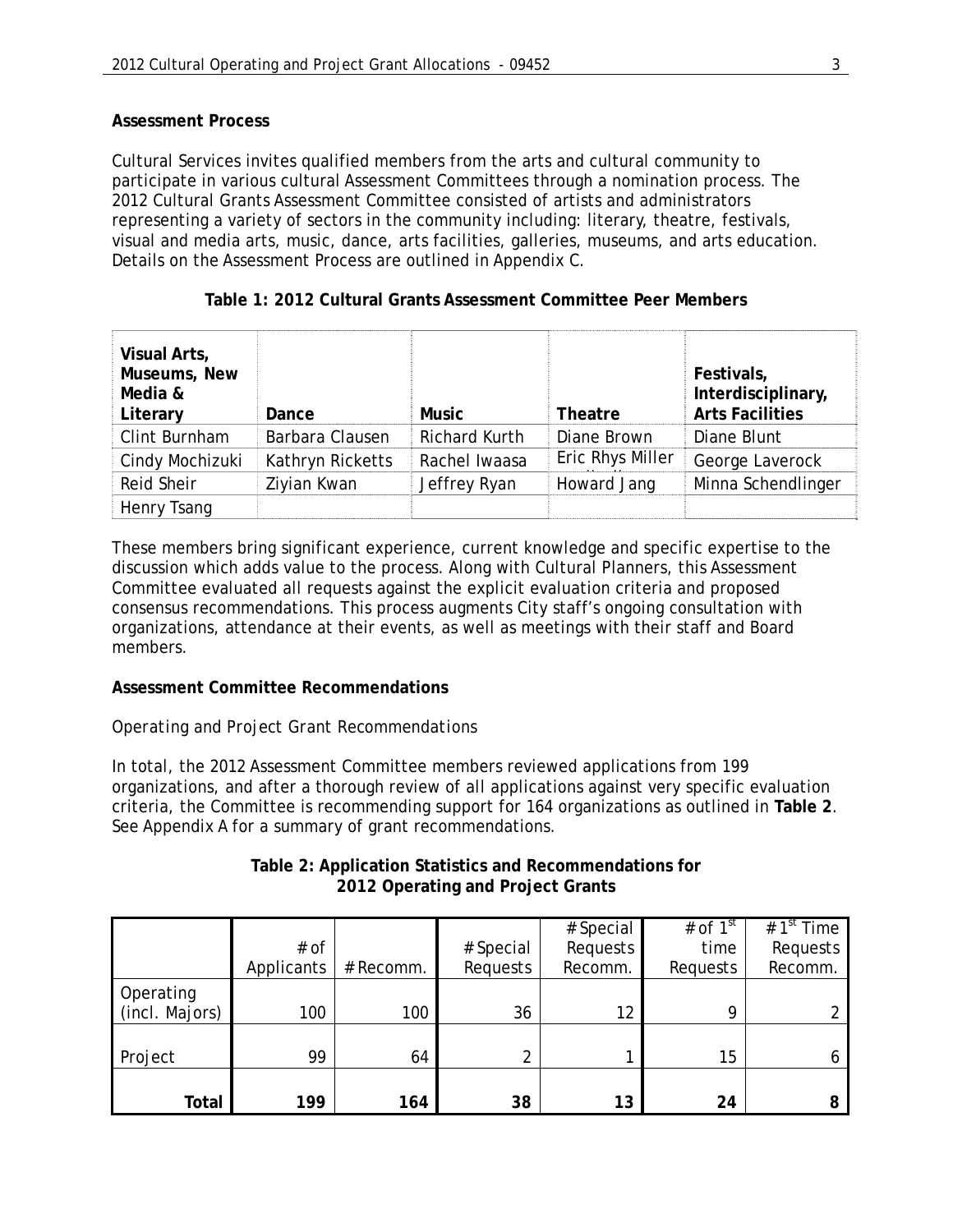The five Major Exhibiting Institutions were fully integrated into the annual peer review process four years ago and are included in the Operating grant information and statistics. These institutions are the H.R. MacMillan Space Centre, Museum of Vancouver, Science World, Vancouver Art Gallery, and Vancouver Maritime Museum. The intent was to move away from a purely staff-driven assessment and include them into a peer assessment process and in the national CADAC (Canadian Arts Data/Données sur les Arts du Canada) database, which allows registered Operating clients to submit financial and statistical information electronically into a national database that can be accessed by all three levels of government. The process respects the important role these organizations play in the community, and in particular those institutions that are custodians of civic art collections, and is consistent with other key public sector arts funding assessment processes (BC Arts Council and Canada Council).

The Theatre Rental grant program is another form of operating support to many of the City's arts and cultural organizations. Theatre Rental grants totalling \$2,583,300 to 21 organizations were approved for productions and presentations in the civic theatres and adjacent spaces (e.g. Orpheum Annex, QE Plaza) in a separate report to Council (RTS# 9411) on January 17, 2012. Operating grants can provide additional support for Theatre Rental grant recipients such as the Vancouver Chamber Choir, Vancouver Opera and Vancouver Symphony for activities situated outside of the civic theatres such as education and outreach initiatives.

#### *Special Request Recommendations*

As a result of the Cultural Grants review and the new program framework approved by Council in 2008, staff broadened program criteria to allow special requests for additional assistance in the areas of audio recordings, media-based and online initiatives, literary publications, as well as conferences, mentorships and artistic residencies. Thirteen one-time grants are being recommended to support special initiatives.

The conferences, mentorships and artistic residencies allow for building individual and organizational capacity while also providing direct support to individual artists. This year sixteen artists are being recommended for film projects, audio recordings, and mentorships and residencies hosted by cultural organizations in Vancouver. In addition, artists and cultural administrators will also receive professional development and valuable networking support through a conference presented by the Greater Vancouver Professional Theatre Alliance.

As is consistent with every review process, the total amount requested exceeds the available budget, and therefore in a competitive process, some requests are not being recommended for support. In other cases, this was due to significant transition evident within an organization, or not meeting the evaluation criteria at the same level as other organizations.

#### **Strategic Analysis**

The economic downturn that began in 2008 combined with reductions in provincial arts funding continue to present challenges for many arts and cultural organizations. The Assessment Committee noted that the ongoing support of the City with cultural grants provides a significant and critical contribution to public sector revenues for local arts organizations.

While the City is recognized as a stable funding source for a sector that has been seriously destabilized over the past four years, the lack of any increase in the grants budget over last year prevented the Assessment Committee's ability to make new strategic investments in core organizations that are performing well and to recommend new organizations into the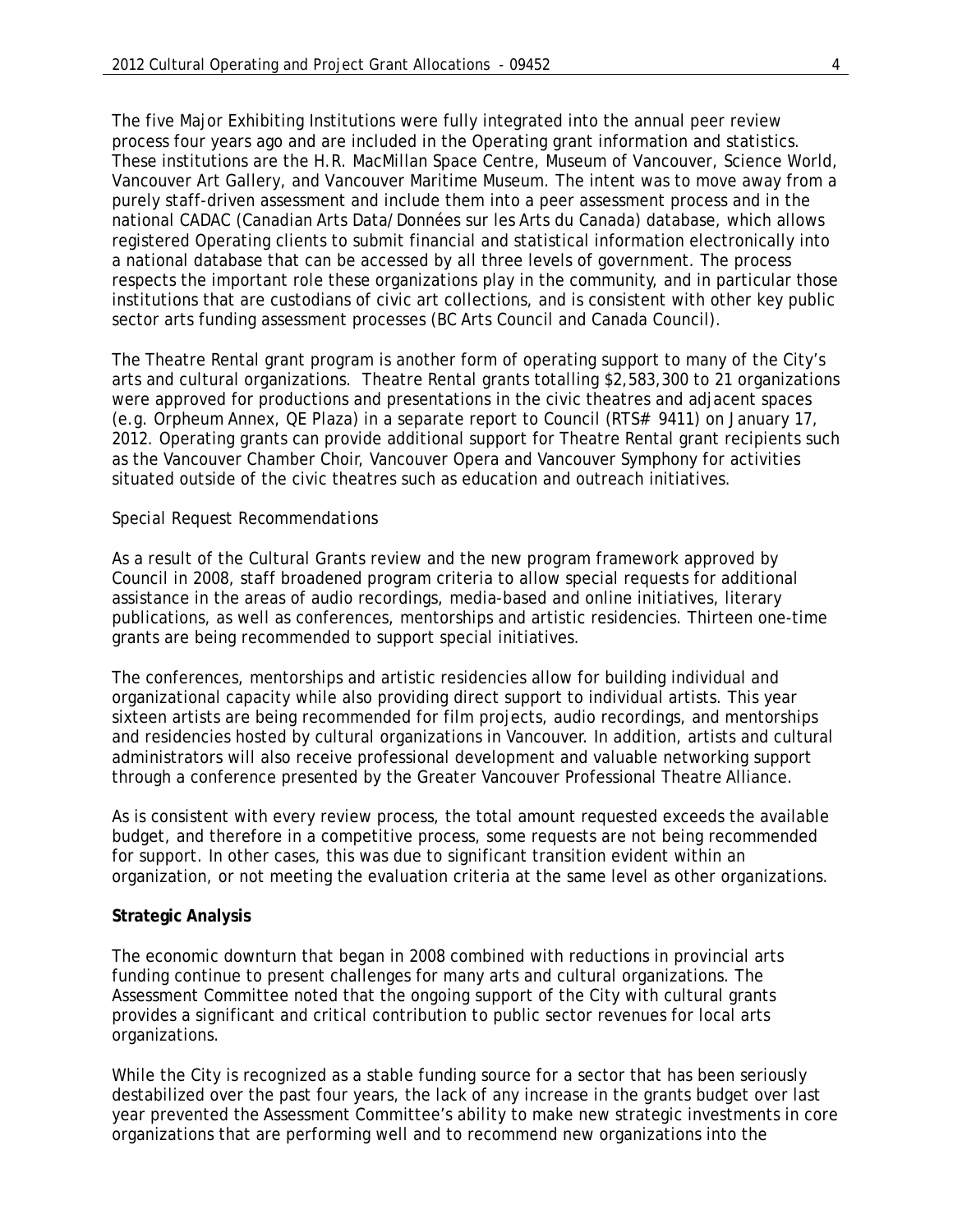Operating or Project grant pool. The Special Requests component of the grant program supports one-time initiatives, but was also significantly over subscribed as indicated by the number of requests (38) versus the number of conferences, artistic residencies, mentorships, media and recording projects that could be supported (13).

The cumulative effects of less public and private support over time in British Columbia has resulted in some organizations posting significant deficits, and several others, who had previously accumulated surpluses, using up their working capital reserves. More and more organizations are pooling their limited resources to collaborate and work in partnership with other organizations on specific projects, while others have decreased programming levels to maintain artistic integrity within existing budgets. Several organizations are developing more effective models to achieve their goals by revisiting their mission and refocusing operations, and in some cases this has led to reductions in staffing levels. Artistic integrity has been maintained, but fewer human and financial resources are challenging long-term organizational sustainability.

Overall, the sector is maturing and organizations that own their own facilities are in a much stronger financial position to weather changing economic cycles. In the summer of 2011, the Vancouver Opera's move to a new "all-inclusive" space in an East Vancouver neighbourhood will allow them to streamline operations with potential overhead savings of \$1 million over the next five years. New models involving subleasing and social enterprise have strengthened some organizations' financial base. Several organizations are realizing milestone anniversaries in 2012 including Musica Intima's 20<sup>th</sup>, Artspeak's 25<sup>th</sup>, Elektra Women's Choir' 25<sup>th</sup>, Vancouver Writers Festival's 25<sup>th</sup>, Firehall Art Centre's 30<sup>th</sup>, New Orchestra Workshop's 35<sup>th</sup>, and Vancouver Folk Festival's 35<sup>th</sup>. New societies being recommended for City funding for the first time include City Opera Vancouver, Craning Neck Theatre, Indian Summer Arts Society, On Main (On the Cutting Edge Productions Society), Rough House Productions, and TigerMilk Collective.

Staff would like to thank the peer committee members for the enormous contribution of their time and expertise to the assessment process. The members also provided clear input on how the program and assessment process could be improved and this input will be taken forward as we consider our review process in the next year.

### **Towards Sustainability**

In order to ensure a healthy and diverse arts and cultural ecology, the City needs to support a sustainable vision of what we want Vancouver's cultural landscape to be in five, ten and twenty years. It needs to reflect Vancouver's future demographics and diversity. Working with the new Arts and Culture Policy Council, and in conjunction with the corporate-wide Granting Strategy, staff are working on new approaches.

For example, in late 2011 Cultural Services and Social Policy staff began working in partnership with Vantage Point to provide workshops in board development, performance management, human resources, as well as longer-term support in organizational capacity and financial stability. Moving forward, staff will develop strategic analysis tools that can be used by organizations, staff and assessment committees. This will include developing organizational health assessment tools such as benchmarking and notional targets for working capital, debt, subscriptions and attendance, etc. Provincial and federal funding trends will also be considered to assess the City's role in organizational sustenance and to provide clear indicators of when other levels of government and/or the private sector should be providing a more significant contribution to an organization's sustainability. Planning will include trend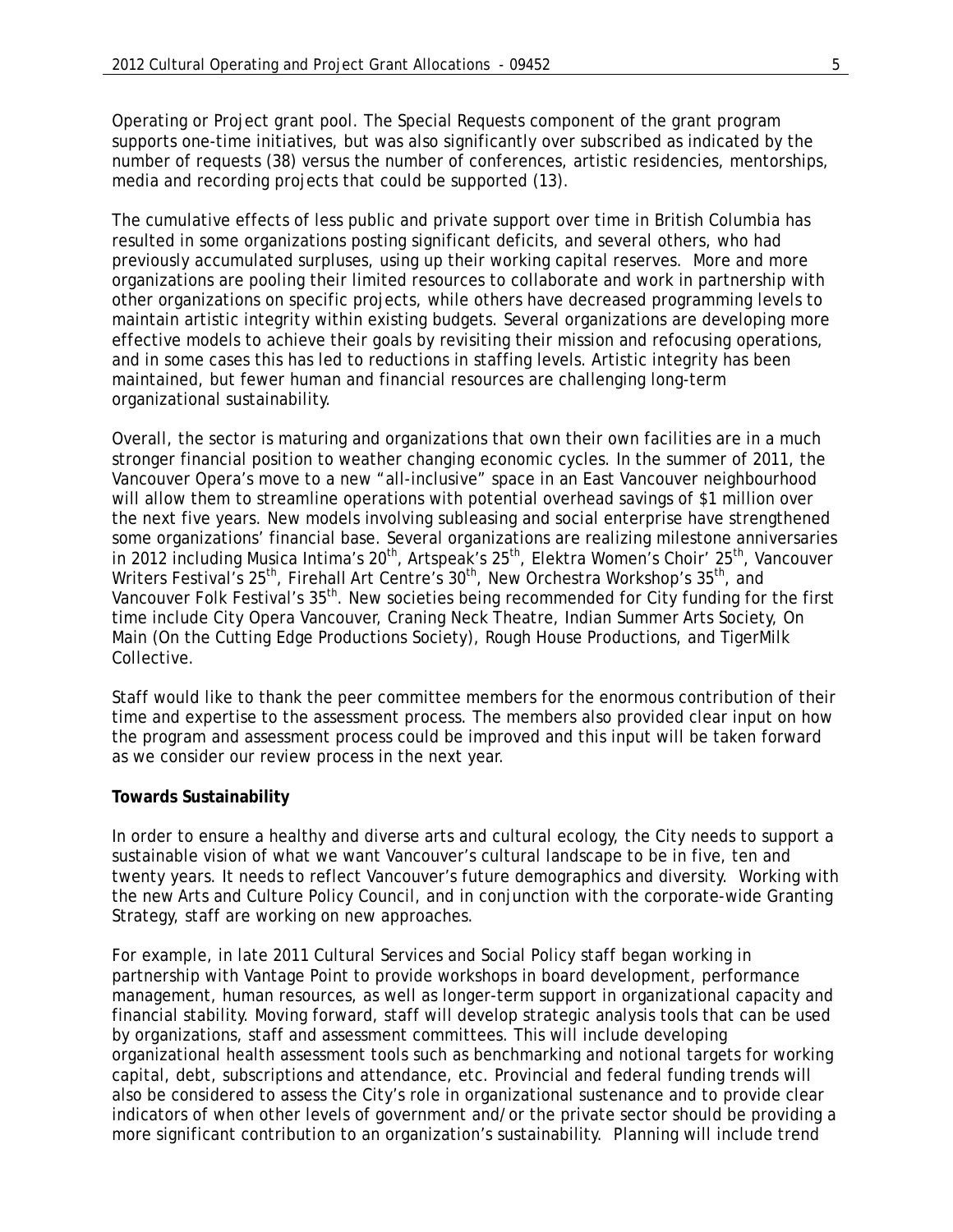analysis on the changing demographics of our City with respect to age, ethno-cultural background, and participation in cultural activities.

Currently, the peer review process includes five separate Assessment Committees that review specific disciplines. This structure does not provide an opportunity for a broader discussion that would allow for a sector-wide strategic lens on how to best sustain an evolving healthy creative community.

Moving forward, a broader strategic approach would include, amongst other things, providing for a sector-wide review that takes into consideration current trends and how support is allocated across disciplines, by organizational maturity, relationship to the City and role in the cultural ecology of Vancouver. For example, some organizations have unique relationships with the City (such as those that hold civic collections, resident companies of the Civic Theatres and those housed in City-owned buildings) in which there is a direct mutual benefit to one another. Institutions such as the Vancouver Art Gallery, the Museum of Vancouver, the Vancouver Maritime Museum, and the Contemporary Art Gallery hold in trust significant and important City-owned collections and provide public access, care and maintenance. Resident companies of Vancouver's Civic Theatres pose multiple challenges in tough financial times as evidenced by the loss of the Vancouver Playhouse Theatre Company. These companies animate our theatres, provide high quality cultural offerings to residents and visitors and employ Civic Theatre workers. Organizations housed within facilities that are either owned or leased by the City also have a special relationship with the City where we act both as landlord as well as funder. These companies are major cultural employers that contribute to the City's economy and their health has a ripple effect on many other organizations in the community.

In the coming year, we will continue to encourage the use of shared services by our cultural institutions for functions such as storage, conservation, accounting, and back of house activities. We will start to more fully articulate the role that organizations of each size and type contribute in their own way to a healthy cultural ecology in the City. And, we will continue to encourage partnerships between larger organizations and smaller organizations to help build the latter's organizational capacity and sustainability.

### *Financial Implications*

As listed in Appendix A, this report recommends approval of 164 grants to Operating and Project groups, including 13 one-time grants for special requests for a total amount of \$7,469,100. A summary of the total grant amounts requested and the total grant awards recommended are indicated in **Table 3**.

|                |            |            |         |                   | Special    |            |
|----------------|------------|------------|---------|-------------------|------------|------------|
|                | $#$ of     | Total      | #       | <b>Base Grant</b> | Request    | Total      |
|                | Applicants | Request \$ | Recomm. | Recomm. \$        | Recomm. \$ | Recomm. \$ |
| Operating      |            |            |         |                   |            |            |
| (incl. Majors) | 100        | 7,724,451  | 100     | 6,840,500         | 104,300    | 6,944,800  |
|                |            |            |         |                   |            |            |
| Project        | 99         | 1,218,260  | 64      | 521,800           | 2,500      | 524,300    |
|                |            |            |         |                   |            |            |
| Total          | 199        | 8,942,711  | 164     | 7,362,300         | 106,800    | 7,469,100  |

### **Table 3: Recommendations for 2012 Operating and Project Grants**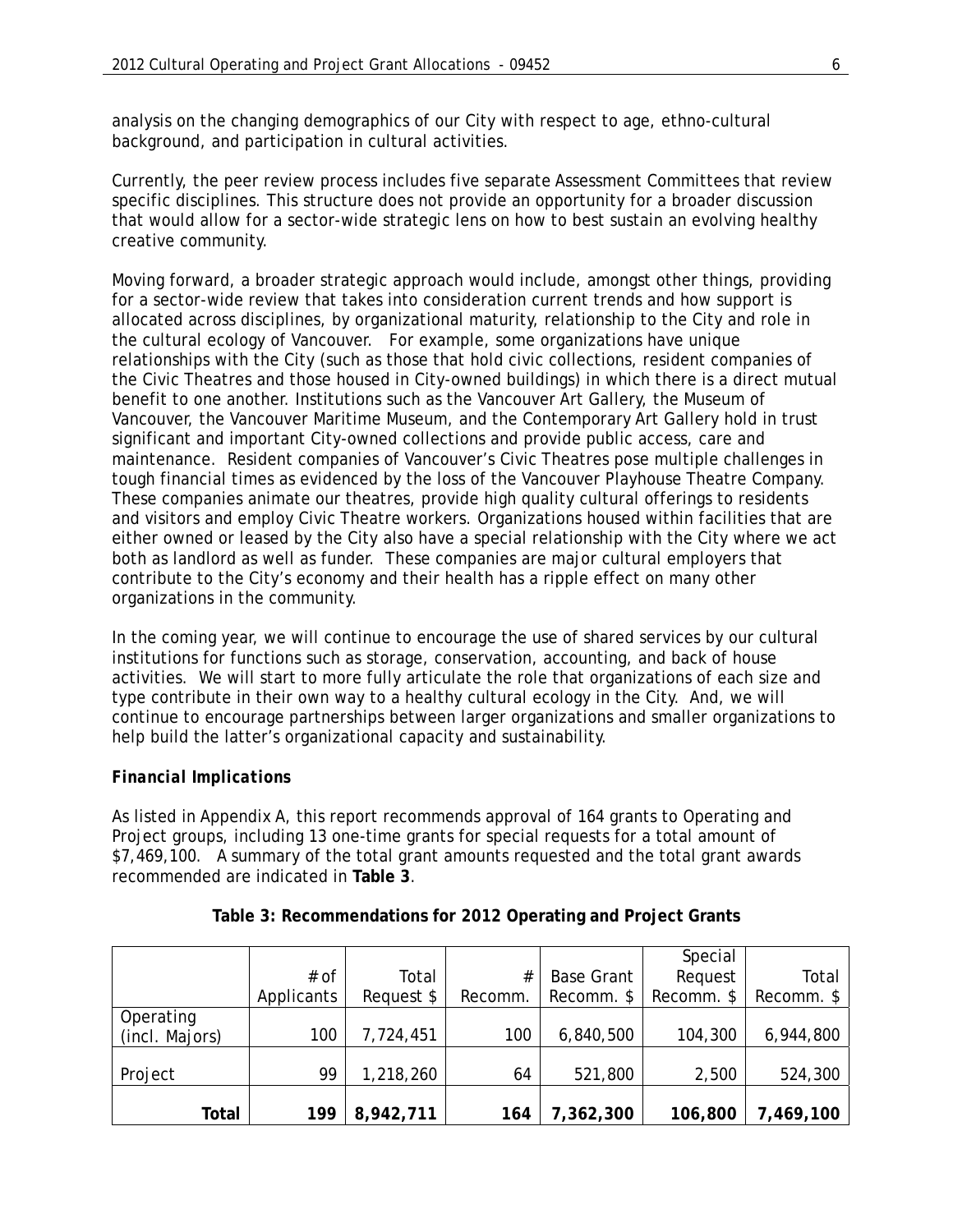The recommendations include, and are not in addition to, any advance Operating Grant instalments or payment schedules (RTS# 9400) already approved by Council on January 17, 2012. Advance payments of \$2,091,340 were approved at that date, leaving \$5,377,760 to be paid from the current recommendation (\$7,469,100 - \$2,091,340 = \$5,377,760).

The 2012 Cultural Grants budget is \$10,554,400. Approval of these recommendations totalling \$7,469,100 leaves an unallocated balance of \$502,000 in the Cultural Grants budget. This balance will be allocated through other programs including Community and Neighbourhood Arts Development and Arts Capacity grants which will be reported to Council in separate reports later this year.

|                                                                                                            | Amount       |
|------------------------------------------------------------------------------------------------------------|--------------|
| 2012 Cultural Grants budget                                                                                | \$10,554,400 |
| 2012 Theatre Rental Grants (approved RTS# 9411)                                                            | 2,583,300    |
| 2012 Operating and Project Grants (recommended in<br>this report)                                          | 7,469,100    |
| Advance Grant Instalments to Cultural Operating<br>\$2,091,340<br>٠<br>Organizations (RTS# 9400)           |              |
| Remaining Payments to be Paid to Cultural<br>Organizations for Operating and Project Grants<br>\$5,377,760 |              |
| Remaining 2012 Cultural Grants Budget                                                                      | 502,000      |

### **Table 4: 2012 Budget Detail**

# *CONCLUSION*

The recommendations reflect a careful and considered assessment process with significant input from the arts and cultural community. Approval of the recommendations will provide an essential contribution to, and build upon the City's strategic investment in, those organizations that develop, enliven, enhance and promote arts, culture and cultural diversity in the city that benefit its citizens, creative community, and visitors.

\* \* \* \* \*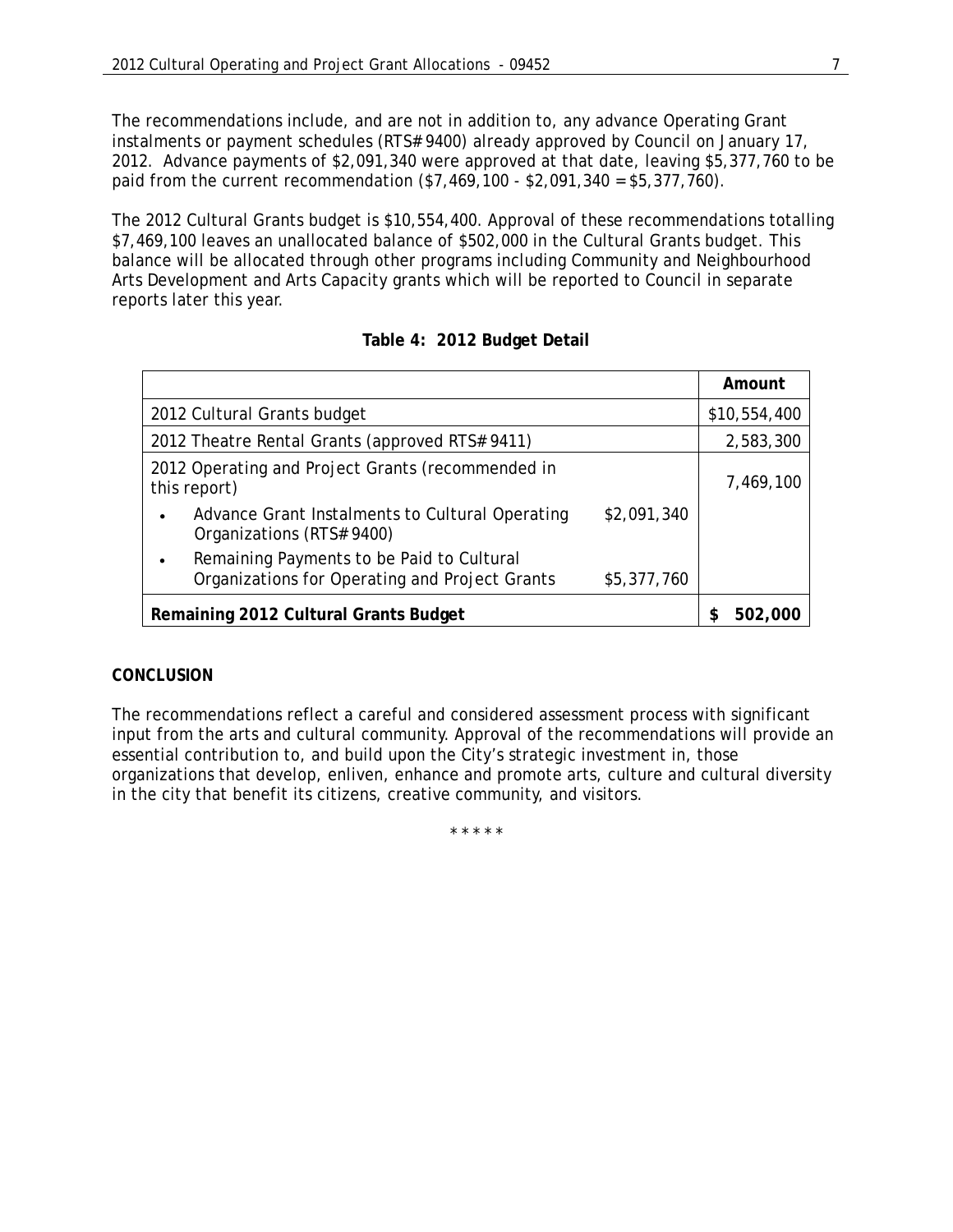# 2012 City of Vancouver Cultural Grants Allocations

# Operating and Projects

| <b>Organization Name</b>                 | 2011<br>Grant | 2012<br>Request | 2012<br>Recomm. | 2012<br>Special<br>Request | 2012<br>Special<br>Recomm. |
|------------------------------------------|---------------|-----------------|-----------------|----------------------------|----------------------------|
| <b>OPERATING</b>                         |               |                 |                 |                            |                            |
| Alliance for Arts & Culture Soc.         | 45,000        | 45,000          | 45,000          |                            |                            |
| Arts Club Of Vancouver Theatre Soc.      | 155,000       | 200,000         | 155,000         |                            |                            |
| Artspeak Gallery Soc.                    | 29,000        | 35,000          | 29,000          | 10,000                     | 0                          |
| Axis Theatre Soc.                        | 34,000        | 38,000          | 34,000          |                            |                            |
| Ballet B.C. (Pacific Ballet B.C. Soc.)   | 93,000        | 93,000          | 93,000          |                            |                            |
| Bard on the Beach Theatre Soc.           | 22,000        | 50,000          | 27,500          |                            |                            |
| Battery Opera Performing Arts Soc.       | 13,000        | 20,000          | 14,000          |                            |                            |
| Boca Del Lupo Theatre Soc.               | 27,000        | 35,000          | 27,000          |                            |                            |
| Canadian Music Centre - B.C.             | 22,000        | 40,000          | 23,000          | 6,960                      | 6,950                      |
| Carousel Theatre Soc.                    | 30,000        | 40,000          | 32,000          |                            |                            |
| Centre culturel francophone de Vancouver | 18,000        | 22,000          | 18,000          |                            |                            |
| Chor Leoni Men's Choir                   | 17,000        | 20,000          | 17,000          |                            |                            |
| Cineworks Independent Filmmakers Soc.    | 36,000        | 40,000          | 36,000          | 10,000                     | 10,000                     |
| Co. Erasga Dance Soc.                    | 10,000        | 20,000          | 10,000          |                            |                            |
| Coastal Jazz and Blues Soc.              | 85,000        | 100,000         | 85,000          |                            |                            |
| Contemporary Art Gallery Soc.            | 67,000        | 74,000          | 67,000          | 10,000                     | $\mathbf 0$                |
| Craft Council of B.C.                    | 13,000        | 21,613          | 13,000          |                            |                            |
| DanceHouse (Seismic Shift Arts Soc.)     | 20,000        | 30,000          | 20,000          |                            |                            |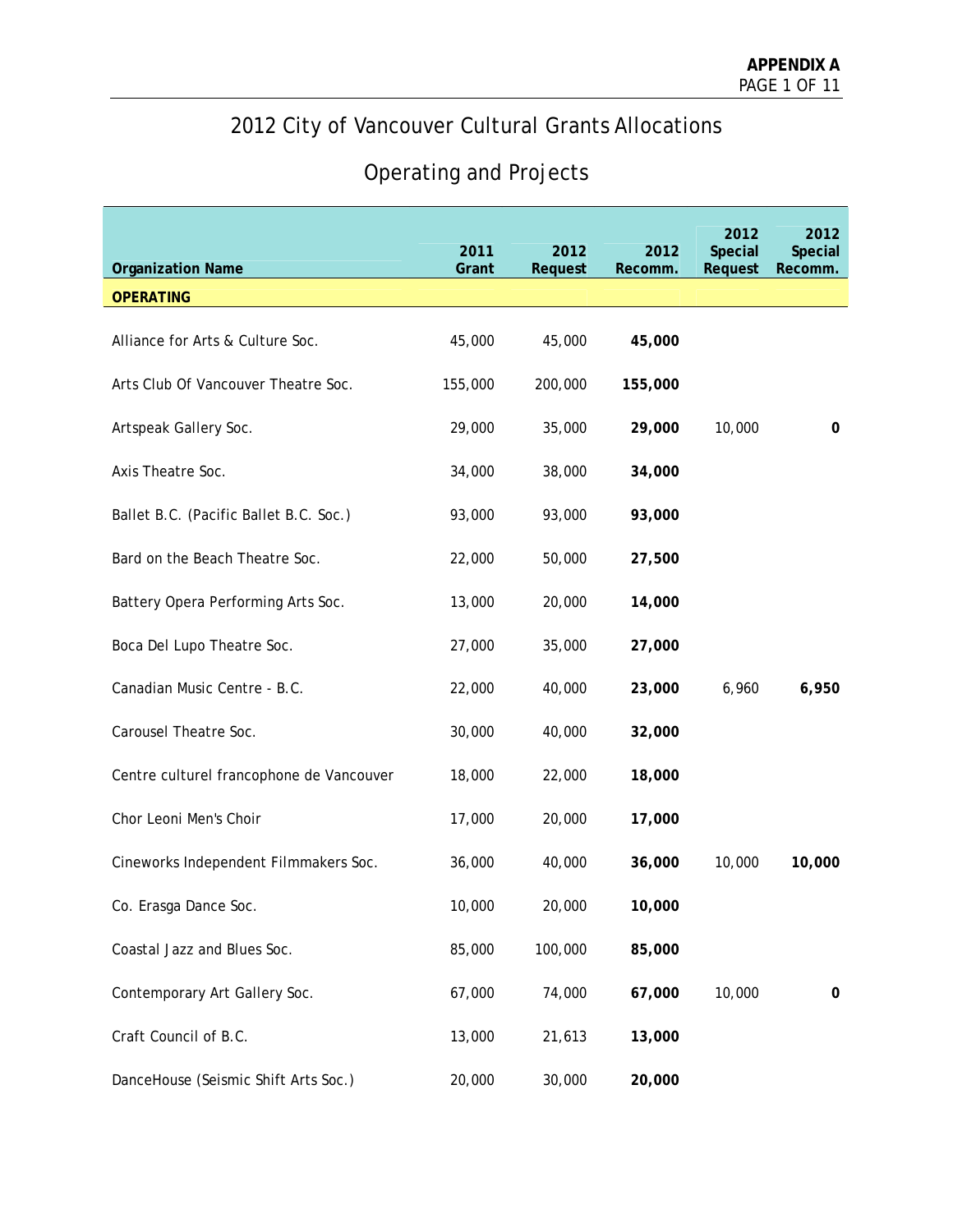| <b>Organization Name</b>                                                 | 2011<br>Grant | 2012<br>Request | 2012<br>Recomm. | 2012<br>Special<br>Request | 2012<br>Special<br>Recomm. |
|--------------------------------------------------------------------------|---------------|-----------------|-----------------|----------------------------|----------------------------|
| <b>OPERATING</b>                                                         |               |                 |                 |                            |                            |
|                                                                          |               |                 |                 |                            |                            |
| Dancing on the Edge Festival Soc.                                        | 25,000        | 30,000          | 25,000          |                            |                            |
| DOXA Documentary Film and Video Festival<br>(The Documentary Media Soc.) | 17,000        | 20,000          | 17,000          |                            |                            |
| Early Music Vancouver (Van. Soc. for Early<br>Music)                     | 34,000        | 38,000          | 34,000          |                            |                            |
| EDAM Performing Arts Soc.                                                | 20,000        | 25,000          | 20,000          |                            |                            |
| Electric Company Theatre Soc.                                            | 35,000        | 42,000          | 35,000          |                            |                            |
| Elektra Women's Choir                                                    | 13,500        | 15,000          | 13,500          | 5,000                      | 0                          |
| Fillip (Projectile Publishing Soc.)                                      | 7,000         | 17,500          | 15,000          |                            |                            |
| Firehall Theatre Soc.                                                    | 70,000        | 70,000          | 70,000          | 5,000                      | 0                          |
| Flamenco Rosario (Rosario Ancer Flamenco<br>Arts Soc.)                   | 10,000        | 18,000          | 10,000          |                            |                            |
| Full Circle: First Nations Performance Soc.                              | 11,000        | 11,000          | 10,000          | 10,000                     | 0                          |
| Gallery Gachet Soc.                                                      | 19,000        | 25,000          | 19,000          |                            |                            |
| Greater Van. Professional Theatre Alliance                               | 6,500         | 15,000          | 6,500           | 10,000                     | 6,000                      |
| Green Thumb Theatre for Young People<br>(Green Thumb Players Soc.)       | 58,000        | 65,000          | 58,000          |                            |                            |
| grunt gallery (Visible Arts Soc.)                                        | 35,000        | 40,000          | 37,000          | 15,000                     | 0                          |
| Hard Rubber New Music Soc.                                               | 8,000         | 9,500           | 7,000           |                            |                            |
| Headlines Theatre (Theatre for Living Soc.)                              | 24,000        | 26,000          | 24,000          |                            |                            |
| Health Arts Soc.                                                         | 17,000        | 30,000          | 17,000          |                            |                            |
| H.R. MacMillan Space Centre                                              | 524,400       | 534,888         | 519,400         |                            |                            |
| Joe Ink Performance Soc.                                                 | 15,000        | 15,000          | 15,000          | 14,000                     | 0                          |
| Karen Jamieson Dance Soc.                                                | 13,000        | 15,000          | 13,000          |                            |                            |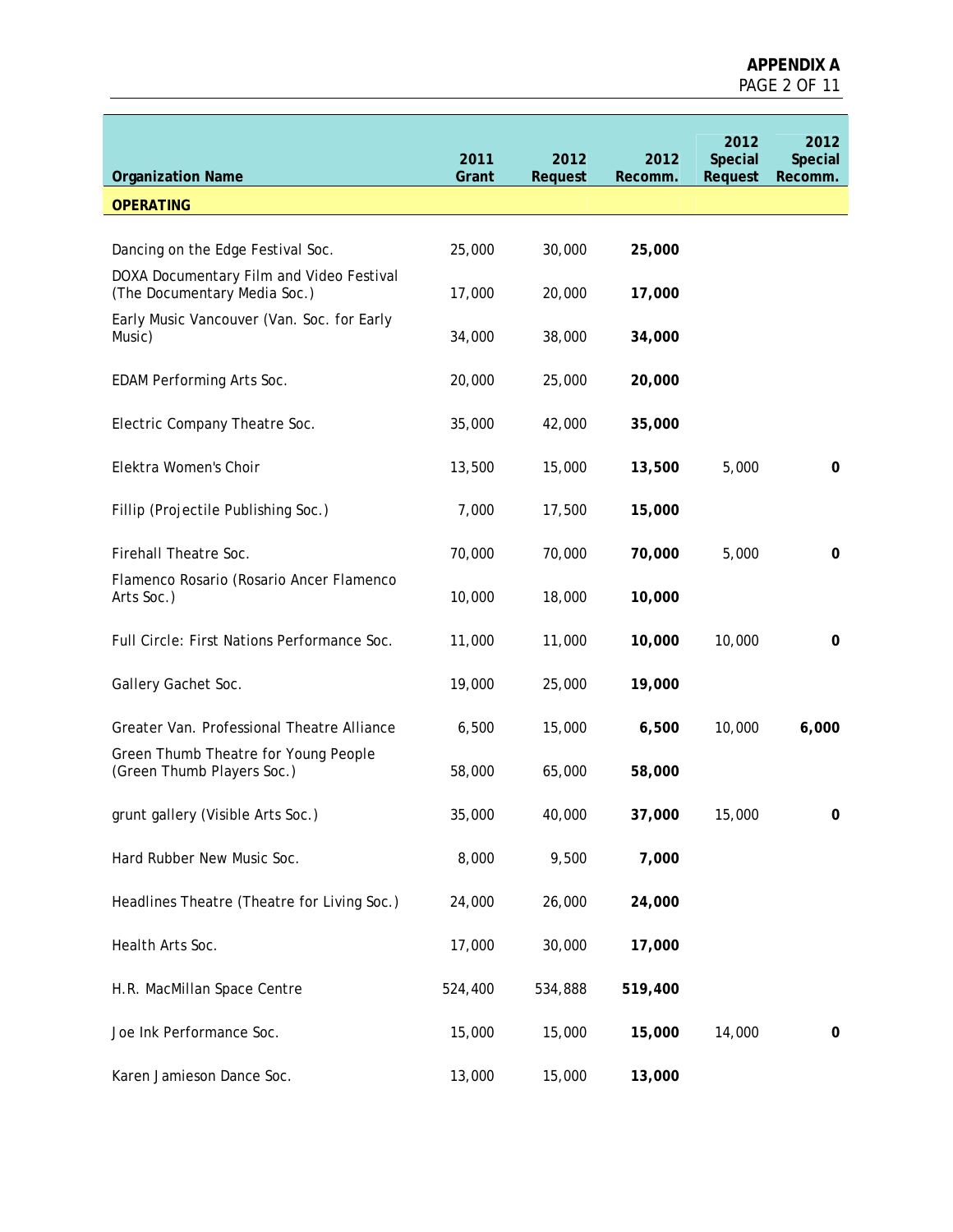| <b>Organization Name</b>                                         | 2011<br>Grant | 2012<br>Request | 2012<br>Recomm. | 2012<br>Special<br>Request | 2012<br>Special<br>Recomm. |
|------------------------------------------------------------------|---------------|-----------------|-----------------|----------------------------|----------------------------|
| <b>OPERATING</b>                                                 |               |                 |                 |                            |                            |
|                                                                  |               |                 |                 |                            |                            |
| Kidd Pivot Performing Arts Soc.                                  | 24,000        | 30,000          | 25,000          |                            |                            |
| Kokoro Dance Theatre Soc.                                        | 17,000        | 20,000          | 17,000          |                            |                            |
| Leaky Heaven Performance Soc.                                    | 17,000        | 24,000          | 17,000          |                            |                            |
| Malaspina Printmakers Soc.                                       | 13,000        | 14,000          | 13,000          |                            |                            |
| Mascall Dance Soc.                                               | 11,000        | 20,000          | 9,000           |                            |                            |
| Museum of Vancouver (Van. Museum Soc.)                           | 758,000       | 795,000         | 758,000         |                            |                            |
| Music in the Morning                                             | 20,000        | 20,000          | 19,000          |                            |                            |
| Music on Main                                                    |               | 25,000          | 15,000          | 12,000                     | 11,000                     |
| Musica Intima Soc.                                               | 21,000        | 28,000          | 21,000          |                            |                            |
| Native Daughters of B.C., Post No. 1                             | 6,000         | 10,200          | 6,000           |                            |                            |
| New Orchestra Workshop Soc.                                      | 12,000        | 17,000          | 11,000          | 3,000                      | 0                          |
| New Performance Works Soc.                                       | 11,000        | 12,000          | 11,000          | 14,000                     | 7,000                      |
| Neworld Theatre Soc.                                             | 32,000        | 39,000          | 32,000          |                            |                            |
| Norman Rothstein Theatre (Van. Westside<br>Theatre Soc.)         | 20,000        | 30,000          | 20,000          | 10,000                     | 9,000                      |
| Or Gallery Soc.                                                  | 29,000        | 33,500          | 29,000          |                            |                            |
| Pacific Baroque Orchestra Soc.                                   | 19,500        | 25,000          | 18,000          |                            |                            |
| Pacific Cinémathèque Pacifique                                   | 45,000        | 50,000          | 45,000          |                            |                            |
| Pacific Theatre (First Pacific Theatre Soc.)                     | 14,000        | 25,000          | 16,000          |                            |                            |
| Pink Ink Theatre Productions Assn.                               | 20,000        | 25,000          | 20,000          |                            |                            |
| Pitt Gallery (Unit/Pitt Soc. For Arts and<br>Critical Awareness) | 17,500        | 22,000          | 17,500          |                            |                            |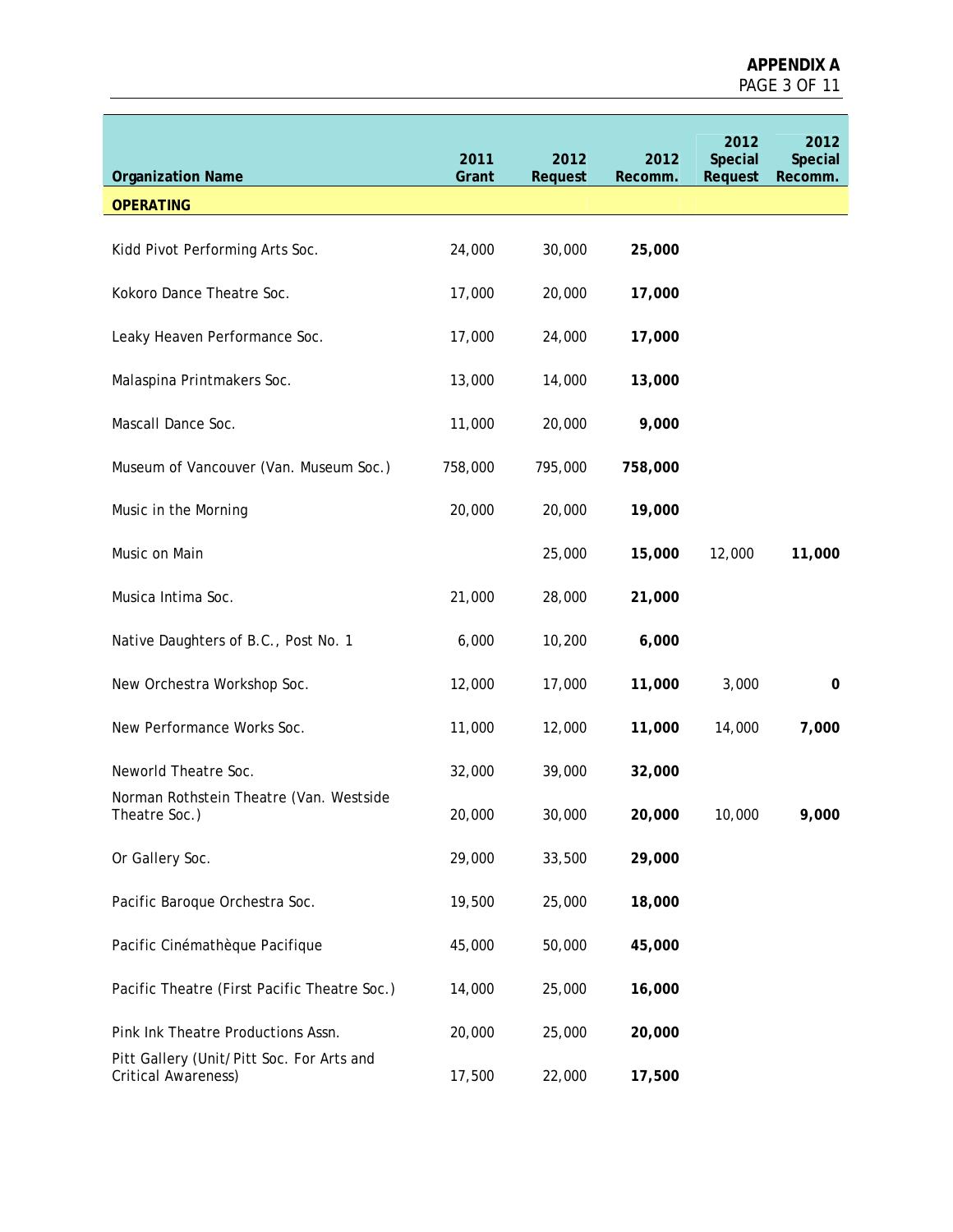| <b>Organization Name</b>                             | 2011<br>Grant | 2012<br>Request | 2012<br>Recomm. | 2012<br>Special<br>Request | 2012<br>Special<br>Recomm. |
|------------------------------------------------------|---------------|-----------------|-----------------|----------------------------|----------------------------|
| <b>OPERATING</b>                                     |               |                 |                 |                            |                            |
| <b>Playwrights Theatre Centre</b>                    | 38,000        | 42,000          | 38,000          | 14,580                     | 0                          |
| Powell St. Festival Soc.                             | 18,000        | 22,000          | 18,000          | 4,000                      | 0                          |
| Public Dreams Soc.                                   | 17,500        | 25,000          | 17,500          | 10,000                     | 0                          |
| PuSH International Performing Arts Festival<br>Soc.  | 76,000        | 110,000         | 76,000          | 15,000                     | 10,000                     |
| Radix Theatre Soc.                                   | 11,000        | 15,000          | 11,000          | 10,000                     | 0                          |
| Ruby Slippers Productions Soc.                       | 14,000        | 20,000          | 14,000          | 15,000                     | 9,350                      |
| Rumble Productions Soc.                              | 30,000        | 35,000          | 30,000          |                            |                            |
| Satellite Video Exchange Soc.                        | 26,000        | 30,000          | 26,000          | 8,025                      | 5,000                      |
| Science World (A.S.T.C.)                             | 96,000        | 165,000         | 96,000          |                            |                            |
| The Only Animal                                      | 12,000        | 18,000          | 12,000          |                            |                            |
| Théâtre la Seizième                                  | 27,500        | 32,500          | 27,500          |                            |                            |
| Theatre Replacement Soc.                             | 22,000        | 25,000          | 22,000          | 10,000                     | 0                          |
| Theatre Terrific Soc.                                | 10,000        | 15,000          | 10,000          |                            |                            |
| Touchstone Theatre                                   | 35,000        | 38,000          | 33,500          | 8,000                      |                            |
| <b>Turning Point Ensemble</b>                        | 25,000        | 35,000          | 25,000          | 10,000                     | 10,000                     |
| Urban Ink Productions Soc.                           | 14,000        | 20,000          | 14,000          |                            |                            |
| Van. Access Artist Run Centre                        | 13,600        | 18,000          | 13,600          | 9,000                      | 0                          |
| Van. Art Gallery                                     | 2,181,000     | 2,268,000       | 2,181,000       |                            |                            |
| Van. Cantata Singers                                 | 18,000        | 25,000          | 17,000          |                            |                            |
| Van. Centre for Contemporary Asian Art<br>(Centre A) | 37,000        | 40,000          | 37,000          | 10,000                     | 0                          |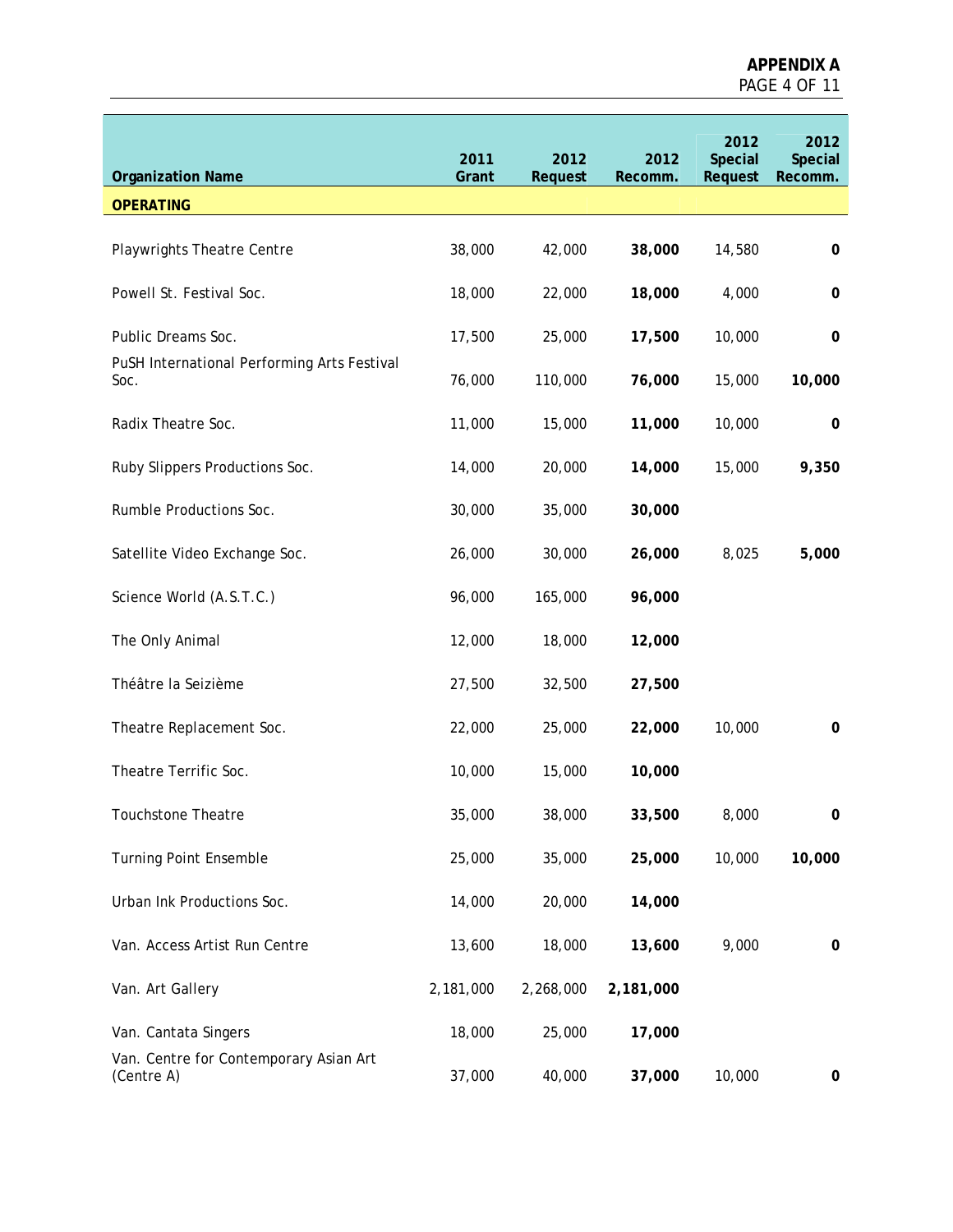| <b>Organization Name</b>                                                               | 2011<br>Grant | 2012<br>Request | 2012<br>Recomm. | 2012<br><b>Special</b><br>Request | 2012<br>Special<br>Recomm. |
|----------------------------------------------------------------------------------------|---------------|-----------------|-----------------|-----------------------------------|----------------------------|
| <b>OPERATING</b>                                                                       |               |                 |                 |                                   |                            |
|                                                                                        |               |                 |                 |                                   |                            |
| Van. Chamber Choir                                                                     | 18,000        | 18,000          | 18,000          | 5,000                             | 0                          |
| Van. Co-operative Radio (Community Radio<br>Edn. Soc.)                                 | 22,000        | 25,000          | 25,000          |                                   |                            |
| Van. Dance Centre Soc.                                                                 | 73,000        | 98,000          | 73,000          |                                   |                            |
| Van. East Cultural Centre                                                              | 110,000       | 120,000         | 110,000         | 15,000                            | 0                          |
| Van. Folk Music Festival Soc.                                                          | 80,000        | 90,000          | 80,000          |                                   |                            |
| Van. Fringe Festival (First Van.<br>Theatrespace Soc.)                                 | 40,000        | 42,000          | 40,000          | 10,000                            | 10,000                     |
| Van. Intl. Children's Festival Soc.                                                    | 126,500       | 136,500         | 126,500         |                                   |                            |
| Van. Intl. Dance Festival Soc.                                                         | 23,500        | 25,000          | 23,500          |                                   |                            |
| Van. Intl. Film Festival Soc.                                                          | 50,000        | 60,000          | 50,000          |                                   |                            |
| Van. Intl. Writers Festival Soc.                                                       | 62,000        | 68,000          | 62,000          |                                   |                            |
| Van. Latin American Film Festival (First<br>Latin American Film Festival of Vancouver) | 14,000        | 20,000          | 14,000          |                                   |                            |
| Van. Maritime Museum Soc.                                                              | 400,000       | 440,000         | 400,000         |                                   |                            |
| Van. Moving Theatre                                                                    | 25,000        | 25,000          | 25,000          | 10,000                            | 10,000                     |
| Van. New Music Soc.                                                                    | 33,000        | 36,000          | 32,000          |                                   |                            |
| Van. Opera Assn.                                                                       | 30,000        | 45,000          | 26,000          | 25,000                            | $\pmb{0}$                  |
| Van. Out on Screen Film Festival Soc.                                                  | 27,500        | 30,250          | 27,500          | 10,000                            | 0                          |
| Van. Summer Festival Soc.                                                              | 33,000        | 40,000          | 33,000          |                                   |                            |
| Van. Symphony Soc.                                                                     | 50,000        | 55,000          | 44,000          |                                   |                            |
| Vetta Chamber Music and Recital Soc.                                                   | 7,000         | 7,000           | 6,000           |                                   |                            |
| Wen Wei Dance Soc.                                                                     | 19,000        | 23,000          | 19,000          |                                   |                            |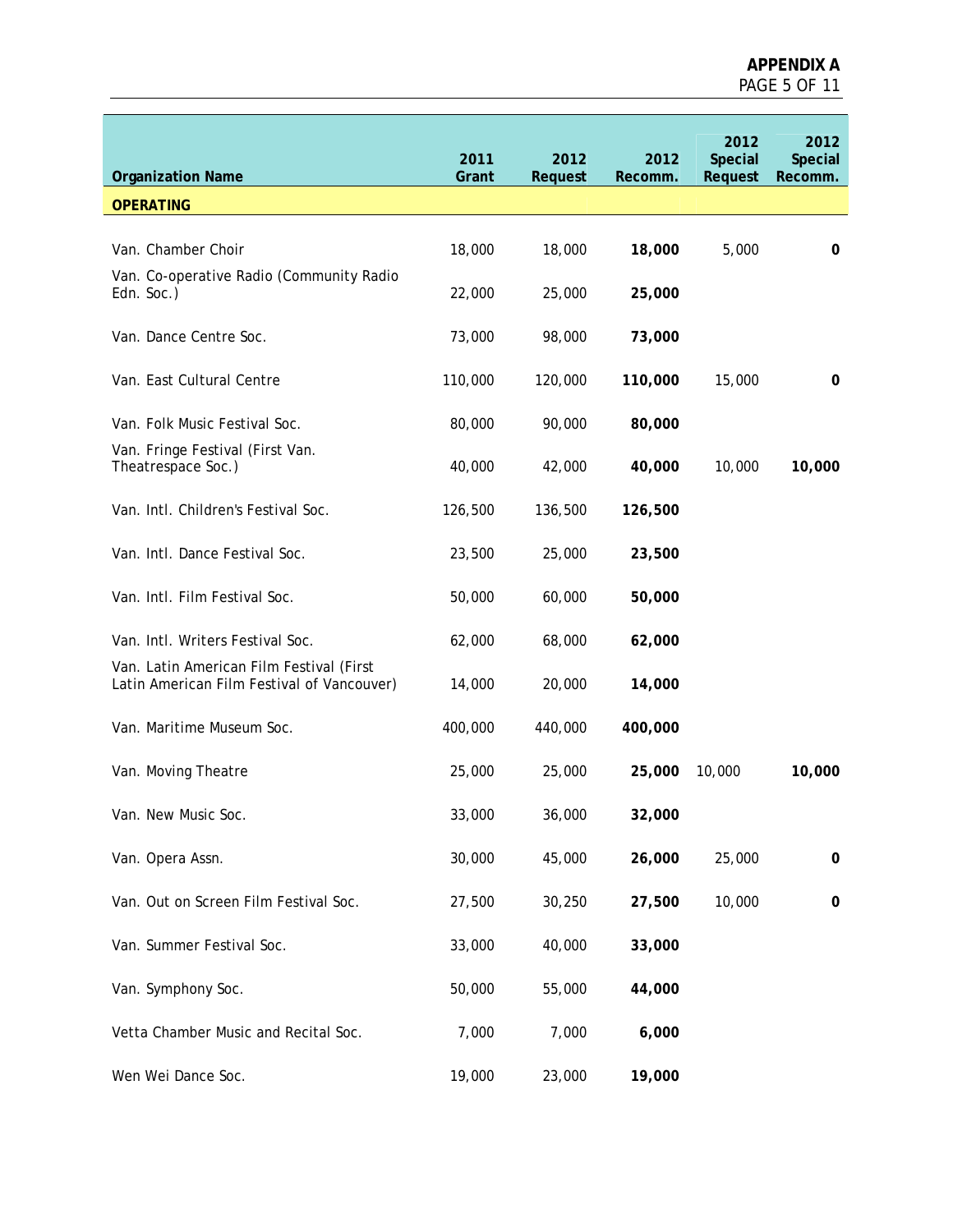| <b>Organization Name</b>                                             | 2011<br>Grant | 2012<br>Reauest | 2012<br>Recomm. | 2012<br><b>Special</b><br>Request | 2012<br><b>Special</b><br>Recomm. |
|----------------------------------------------------------------------|---------------|-----------------|-----------------|-----------------------------------|-----------------------------------|
| <b>OPERATING</b>                                                     |               |                 |                 |                                   |                                   |
| Western Front Soc.                                                   | 44,500        | 52,000          | 44,500          | 12,500                            | 0                                 |
| Western Theatre Conspiracy (Western<br>Theatre Conspiracy Arts Soc.) | 10,000        | 20,000          | 12,000          |                                   |                                   |
| Sub-total OPERATING                                                  | 6,825,500     | 7.724.451       | 6,840,500       | 346,065                           | 104,300                           |

| <b>Organization Name</b>            | 2011<br>Grant | 2012<br>Request | 2012<br>Recomm. | 2012<br>Special<br>Request | 2012<br>Special<br>Recomm. |
|-------------------------------------|---------------|-----------------|-----------------|----------------------------|----------------------------|
| <b>PROJECT</b>                      |               |                 |                 |                            |                            |
| 221A Artist Run Centre Soc.         | 6,000         | 15,000          | 14,000          |                            |                            |
| 605 Collective Dance Soc.           | 8,000         | 13,000          | 10,550          |                            |                            |
| Aeriosa Dance Soc.                  | 9,000         | 11,000          | 8,750           |                            |                            |
| Animals of Distinction              | 7,500         | 10,000          | $\pmb{0}$       |                            |                            |
| Artists' Legal Outreach             | $\pmb{0}$     | 12,000          | $\pmb{0}$       |                            |                            |
| Arts in Action Soc.                 | 10,000        | 10,000          | 10,000          |                            |                            |
| Asian-Canadian Special Events Assn. | 5,000         | 10,000          | 5,000           |                            |                            |
| Assn. of Book Publishers of B.C.    |               | 5,000           | $\mathbf 0$     |                            |                            |
| B.C. Chinese Music Assn.            |               | 6,000           | 4,000           |                            |                            |
| Balcone Art Soc.                    | 5,000         | 9,000           | $\mathbf 0$     |                            |                            |
| Barking Sphinx Performance Soc.     | 4,000         | 8,000           | 4,000           | 8,500                      | $\mathbf 0$                |
| <b>Bill Reid Foundation</b>         |               | 15,000          | 0               |                            |                            |
| <b>Blackbird Theatre</b>            | 7,000         | 16,000          | 8,000           |                            |                            |
| Caravan World Rhythms Soc.          | 13,000        | 13,000          | 13,000          |                            |                            |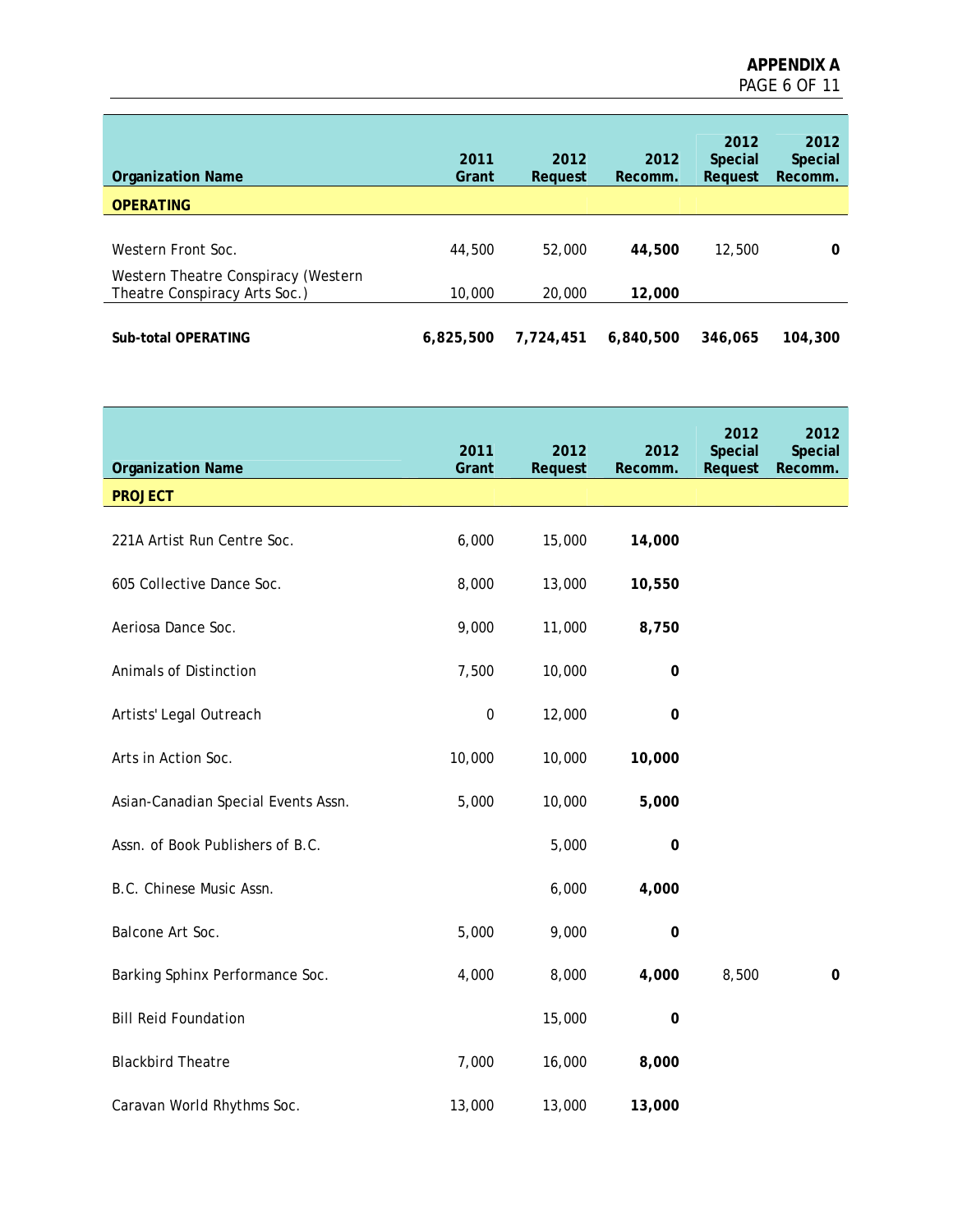| <b>Organization Name</b>                     | 2011<br>Grant    | 2012<br>Request | 2012<br>Recomm. | 2012<br>Special<br>Request | 2012<br>Special<br>Recomm. |
|----------------------------------------------|------------------|-----------------|-----------------|----------------------------|----------------------------|
| <b>PROJECT</b>                               |                  |                 |                 |                            |                            |
| Children's Arts Umbrella Assn.               | 10,000           | 12,000          | 0               |                            |                            |
| Chinese Cultural Centre of Vancouver         | $\boldsymbol{0}$ | 20,000          | $\pmb{0}$       |                            |                            |
| City Opera Van.                              |                  | 2,500           | 2,500           |                            |                            |
| Community Arts Council of Vancouver          | 6,000            | 10,000          | 6,000           |                            |                            |
| Compagnie Vision Selective Arts Soc.         | 6,000            | 9,000           | $\pmb{0}$       |                            |                            |
| CONTACT Van. Photography Festival Soc.       |                  | 25,000          | 0               |                            |                            |
| <b>Craning Neck Theatre</b>                  |                  | 15,000          | 7,000           |                            |                            |
| Creative Collaborations Soc.                 |                  | 22,000          | 0               |                            |                            |
| Dancers Dancing Dance Soc.                   | $\boldsymbol{0}$ | 7,000           | 0               |                            |                            |
| Fugue Theatre Soc.                           | 8,000            | 9,000           | 6,000           |                            |                            |
| Horseshoes and Hand Grenades Theatre<br>Soc. | 12,000           | 10,000          | 8,000           |                            |                            |
| Indian Summer Arts Soc.                      |                  | 20,000          | 5,000           |                            |                            |
| International Arts Initiatives Assn.         |                  | 15,000          | 0               |                            |                            |
| <b>ITSAZOO Productions</b>                   | 0                | 10,000          | 5,000           |                            |                            |
| Jewish Community Centre of Greater Van.      | 10,000           | 15,000          | 10,000          |                            |                            |
| Judith Marcuse Projects Soc.                 |                  | 10,000          | 5,000           |                            |                            |
| Kinesis Dance Soc.                           | $\boldsymbol{0}$ | 10,000          | $\pmb{0}$       |                            |                            |
| Les Productions Figlio Soc.                  |                  | 10,000          | 7,000           |                            |                            |
| Link Dance Foundation                        |                  | 5,000           | $\pmb{0}$       |                            |                            |
| Live Biennial of Performance Art Soc.        | 25,000           | 25,000          | 12,000          | 10,000                     | 0                          |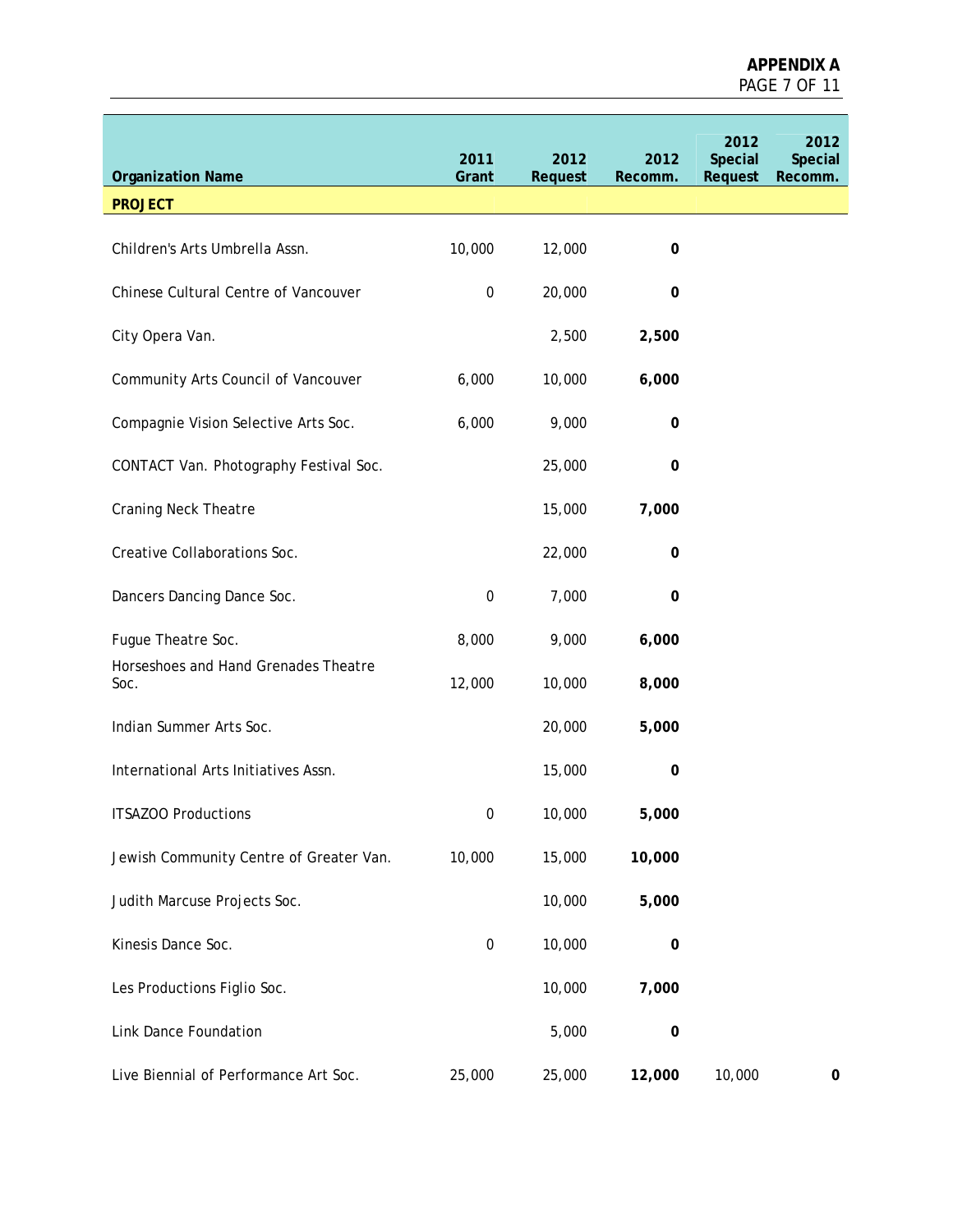| <b>Organization Name</b>                             | 2011<br>Grant | 2012<br>Request | 2012<br>Recomm. | 2012<br>Special<br>Request | 2012<br>Special<br>Recomm. |
|------------------------------------------------------|---------------|-----------------|-----------------|----------------------------|----------------------------|
| <b>PROJECT</b>                                       |               |                 |                 |                            |                            |
| Made in BC (Dance on Tour Soc.)                      |               | 6,000           | 4,000           |                            |                            |
| Mandala Arts and Culture Soc.                        | 8,000         | 9,000           | 9,000           |                            |                            |
| marta marta HoP Soc.                                 | 3,000         | 10,000          | 7,000           |                            |                            |
| Miscellaneous Productions Soc.                       | 10,000        | 20,000          | 10,000          |                            |                            |
| <b>Monster Creative Productions</b>                  |               | 15,000          | $\pmb{0}$       |                            |                            |
| Mortal Coil Performance Soc.                         | 5,000         | 15,000          | 5,000           |                            |                            |
| Movement Enterprises Soc.                            |               | 12,000          | 5,000           |                            |                            |
| New Forms Media Soc.                                 | 10,000        | 20,000          | 10,000          | 15,000                     | 0                          |
| On Main (On The Cutting Edge Productions<br>$Soc.$ ) |               | 15,000          | 7,000           |                            |                            |
| Original Costume Museum Soc.                         |               | 10,000          | $\pmb{0}$       |                            |                            |
| Other Sights for Artists' Projects Assn.             |               | 18,000          | 18,000          |                            |                            |
| Out Innerspace Dance Theatre and Film<br>Soc.        | 7,500         | 15,000          | 8,000           |                            |                            |
| Pacific Assn. of Artist-Run Centres<br>(P.A.A.R.C.)  | 9,000         | 25,000          | 25,000          |                            |                            |
| Pacific BookWorld News Soc.                          |               | 5,000           | 0               |                            |                            |
| Palme's Performing Soc.                              |               | 6,000           | $\pmb{0}$       |                            |                            |
| Pound of Flesh Theatre Soc.                          |               | 14,000          | 12,000          |                            |                            |
| Pride in Art Soc.                                    | 11,600        | 25,000          | 13,000          |                            |                            |
| Realwheels Soc.                                      | 10,000        | 15,000          | 10,000          |                            |                            |
| Redshift Music Soc.                                  | 10,000        | 18,000          | 12,500          | 8,500                      | 2,500                      |
| Reel to Real: Celebration of Moving Images<br>Soc.   | 16,000        | 25,000          | 16,000          |                            |                            |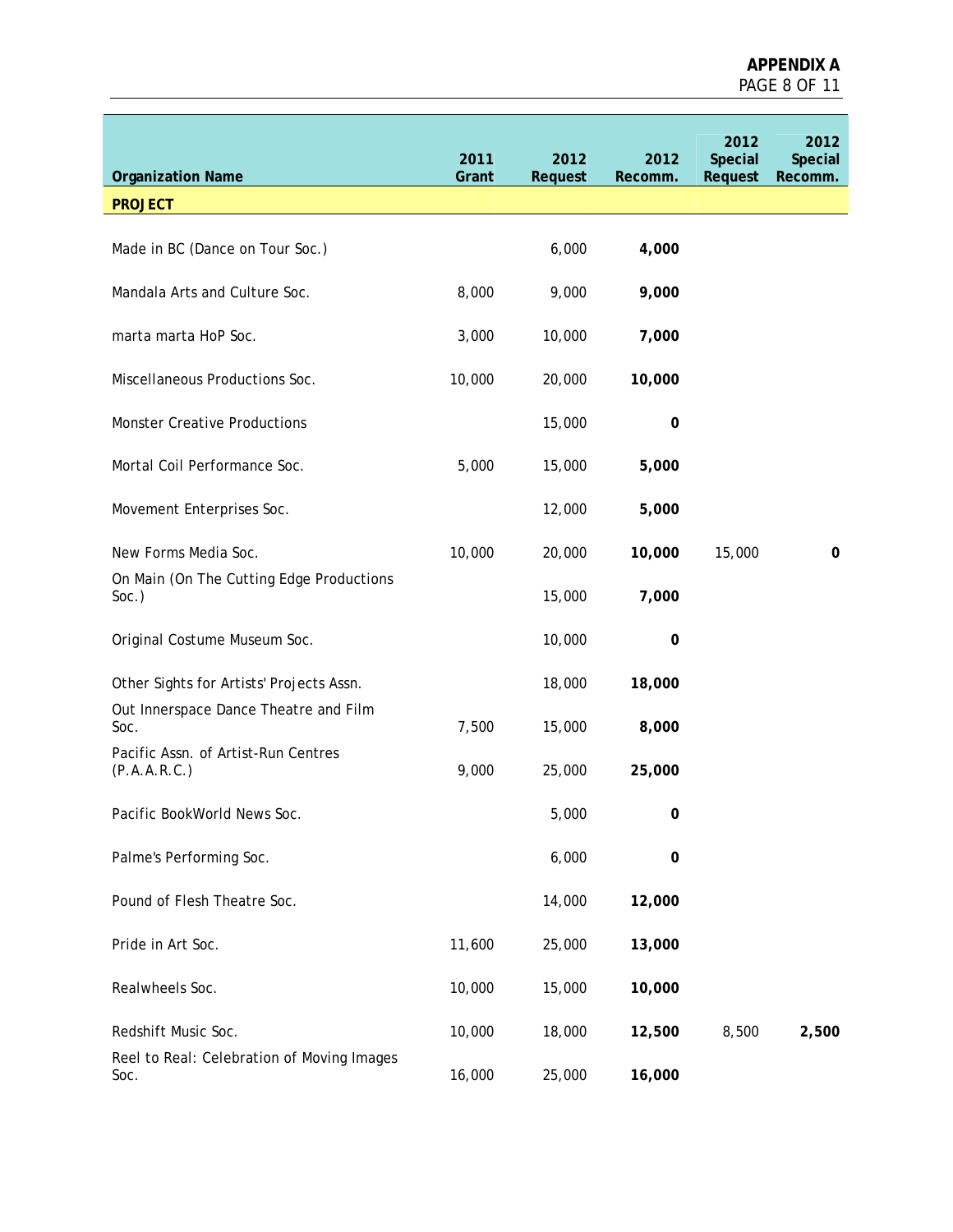| <b>Organization Name</b>                                    | 2011<br>Grant | 2012<br>Request | 2012<br>Recomm. | 2012<br>Special<br>Request | 2012<br>Special<br>Recomm. |
|-------------------------------------------------------------|---------------|-----------------|-----------------|----------------------------|----------------------------|
| <b>PROJECT</b>                                              |               |                 |                 |                            |                            |
|                                                             |               |                 |                 |                            |                            |
| Restless Productions Soc.                                   |               | 5,600           | 0               |                            |                            |
| Rough House Productions (VIEW, The<br>Performing Arts Soc.) |               | 11,000          | 7,000           |                            |                            |
| <b>Screaming Weenie Productions</b>                         | 10,000        | 10,000          | 5,000           |                            |                            |
| See Seven Peforming Arts Soc.                               |               | 10,070          | 0               |                            |                            |
| Solo Collective Theatre Soc.                                | 10,000        | 14,000          | 11,000          |                            |                            |
| Some Assembly Arts Soc.                                     |               | 15,000          | 0               |                            |                            |
| South Asian Arts Soc.                                       |               | 10,000          | 0               |                            |                            |
| Standing Wave Soc.                                          | 8,000         | 10,000          | 8,000           |                            |                            |
| Sub-TERRAIN Literary Collective Soc.                        | 7,000         | 10,000          | 9,000           |                            |                            |
| Tara Cheyenne Performance (DanStaBat<br>Performance Soc.)   |               | 15,000          | 10,000          |                            |                            |
| The Plastic Orchid Factory Soc.                             | 6,500         | 4,000           | 2,000           |                            |                            |
| The Response Dance Soc.                                     | 5,000         | 6,000           | 0               |                            |                            |
| Theatre Melee Soc.                                          |               | 7,000           | 5,000           |                            |                            |
| Tigermilk Collective Soc.                                   |               | 10,000          | 5,000           |                            |                            |
| Tomoe Arts Soc.                                             | 4,500         | 7,000           | 5,000           |                            |                            |
| Tomorrow Collective Arts Soc.                               | 11,000        | 15,000          | 11,000          |                            |                            |
| True North Performance Soc.                                 |               | 2,000           | 0               |                            |                            |
| Twenty-Something Theatre                                    | 4,000         | 5,000           | 2,500           |                            |                            |
| Up in The Air Theatre Soc.                                  | 10,000        | 17,500          | 15,000          |                            |                            |
| Urban Crawl Performance Soc.                                |               | 15,000          | $\mathbf 0$     |                            |                            |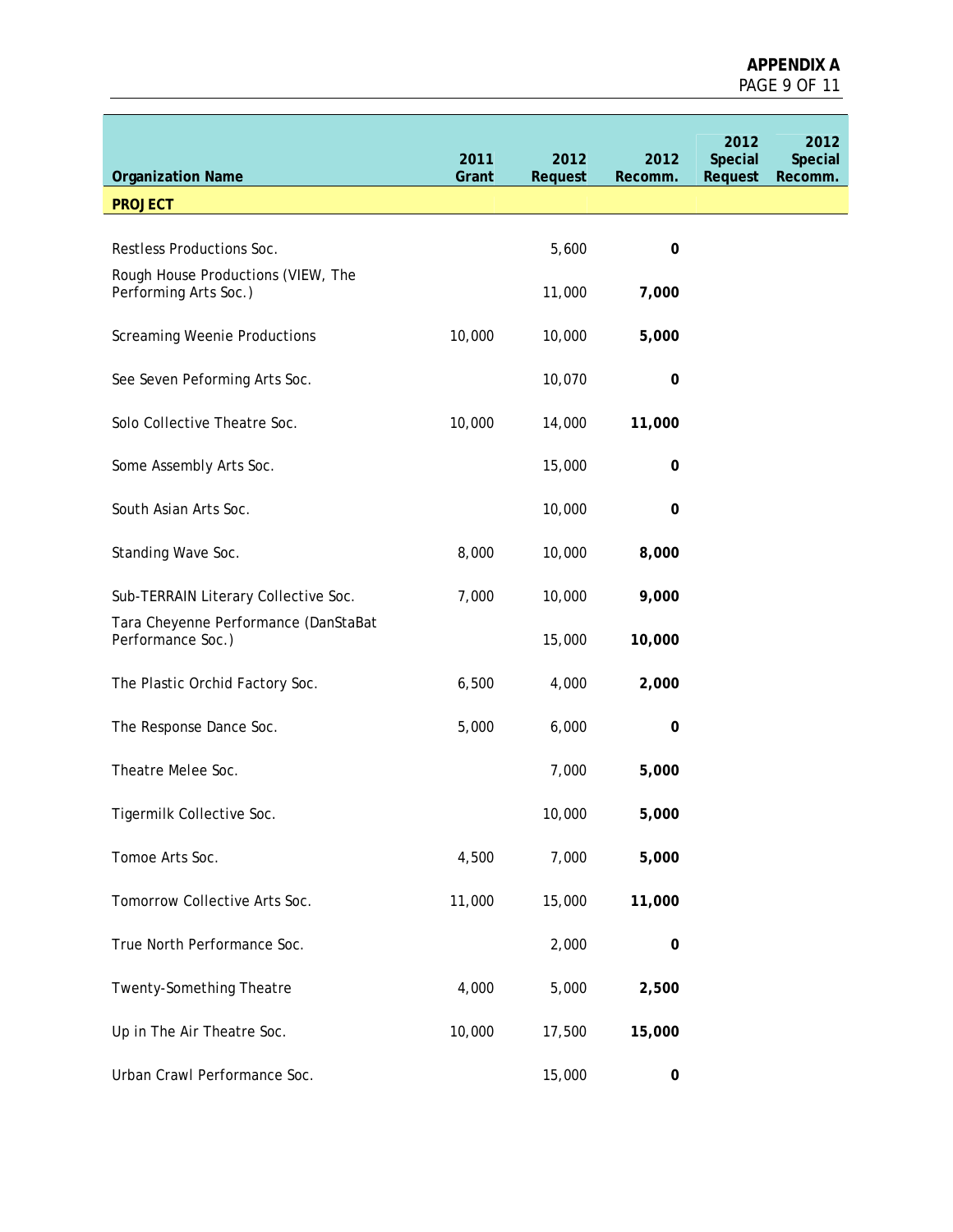| <b>Organization Name</b>                                                | 2011<br>Grant    | 2012<br>Request | 2012<br>Recomm. | 2012<br>Special<br>Request | 2012<br>Special<br>Recomm. |
|-------------------------------------------------------------------------|------------------|-----------------|-----------------|----------------------------|----------------------------|
| <b>PROJECT</b>                                                          |                  |                 |                 |                            |                            |
|                                                                         |                  |                 |                 |                            |                            |
| Uzume Taiko Drum Group Soc.                                             | 6,000            | 7,000           | 6,000           | 3,000                      | 0                          |
| Van. Asian Canadian Theatre                                             | $\pmb{0}$        | 12,331          | 6,000           |                            |                            |
| Van. Asian Film Festival Soc.                                           | 7,000            | 12,000          | 7,000           |                            |                            |
| Van. Asian Heritage Month Soc.                                          | 4,000            | 10,000          | 0               |                            |                            |
| Van. Cantonese Opera                                                    | $\boldsymbol{0}$ | 7,500           | 4,000           |                            |                            |
| Van. Cherry Blossom Festival Soc.                                       |                  | 25,000          | 0               |                            |                            |
| Van. Chinese Instrumental Music Soc.                                    | 5,000            | 8,000           | 5,000           |                            |                            |
| Van. Community Gamelan Soc.                                             |                  | 6,000           | 4,000           |                            |                            |
| Van. Inter-Cultural Orchestra (VICO)                                    | 8,000            | 15,000          | 8,000           |                            |                            |
| Van. Intl. Improv Festival (Van. Improv<br>Festival Soc.)               |                  | 4,500           | 0               |                            |                            |
| Van. Intl. Mountain Film Festival Soc.                                  |                  | 21,000          | 0               |                            |                            |
| Van. Intl. Song Institute Soc. For<br>Innovation in Song Studies (VISI) | 10,000           | 14,000          | 6,500           |                            |                            |
| Van. Jewish Film Festival                                               | 7,500            | 12,000          | 6,500           |                            |                            |
| Van. Metropolitan Orchestra Soc.                                        |                  | 32,259          | 0               |                            |                            |
| Van. Pro Musica (Pro Musica Soc. of Van.)                               |                  | 12,500          | 10,000          |                            |                            |
| Van. Soc. of Storytelling                                               | 5,000            | 10,000          | 4,500           |                            |                            |
| Van. Tap Dance Soc.                                                     | 3,000            | 8,500           | 6,000           |                            |                            |
| Van. Theatresports League                                               | 5,000            | 12,000          | 5,000           |                            |                            |
| Virtual Stage Arts Soc.                                                 | 9,000            | 9,500           | 7,500           |                            |                            |
| W2 Community Media Arts Soc.                                            |                  | 20,000          | $\pmb{0}$       |                            |                            |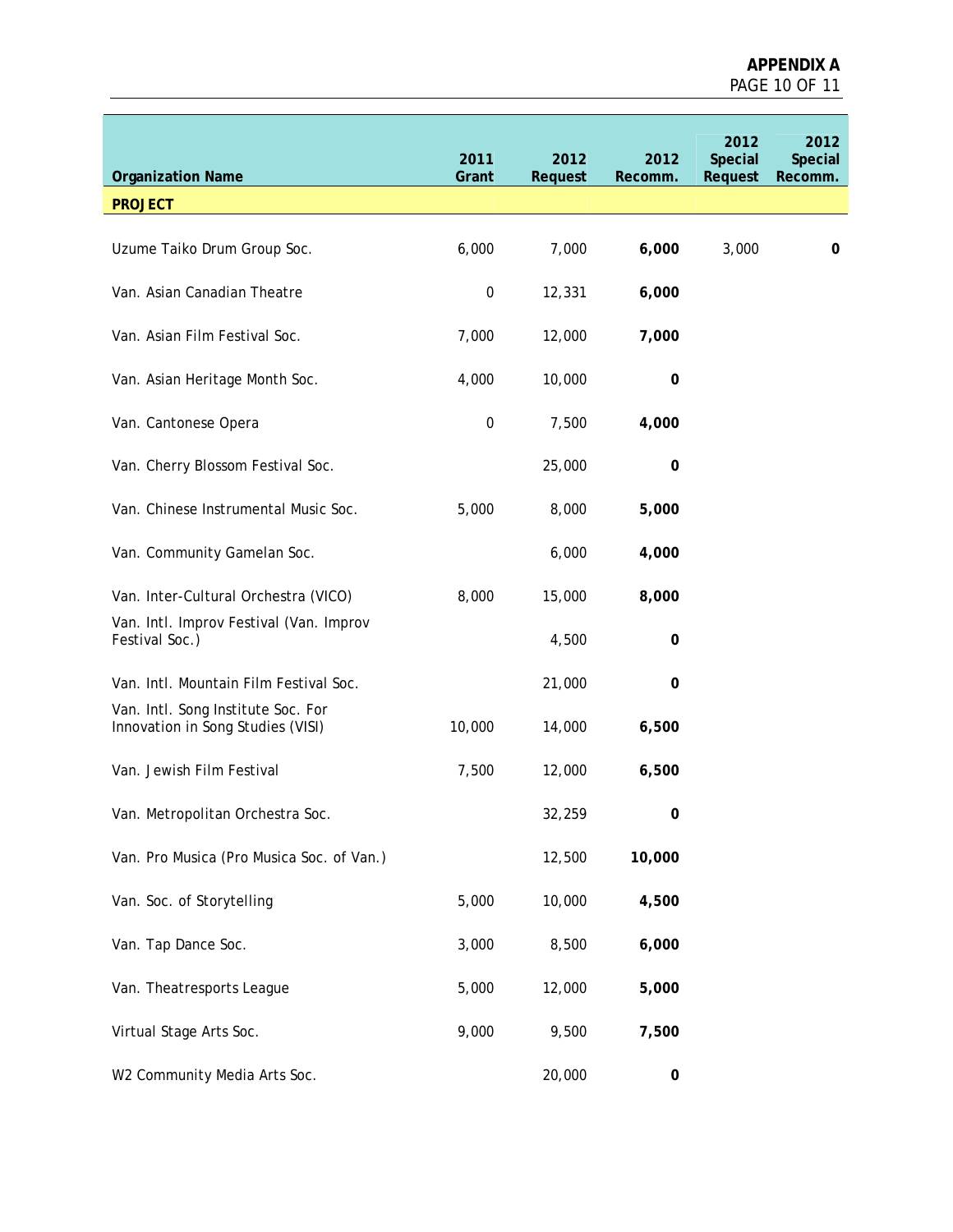| <b>Organization Name</b><br><b>PROJECT</b>                      | 2011<br>Grant | 2012<br>Request | 2012<br>Recomm. | 2012<br>Special<br>Request | 2012<br>Special<br>Recomm. |
|-----------------------------------------------------------------|---------------|-----------------|-----------------|----------------------------|----------------------------|
| Women in Film and Televison Vancouver                           |               |                 |                 |                            |                            |
| Soc.                                                            | $\mathbf 0$   | 5,000           | 0               |                            |                            |
| Word on the Street Festival (Van. Book &<br>Magazine Fair Soc.) | 18,000        | 22,000          | 18,000          |                            |                            |
| Working Spark Theatre Arts Soc.                                 |               | 9,000           | 0               |                            |                            |
| Yarilo Contemporary Music Soc.                                  |               | 6,500           | $\Omega$        |                            |                            |
| Yayoi Theatre Movement Soc.                                     |               | 5,000           | 0               |                            |                            |
| Sub-total PROJECT                                               | 415,100       | 1,218,260       | 521,800         | 45,000                     | 2,500                      |
| <b>Grand TOTALS</b>                                             | \$7,240,100   | \$8,942,711     | \$7,362,300     | \$391,065                  | \$106,800                  |
|                                                                 |               |                 |                 |                            |                            |

| <b>TOTAL GRANT RECOMMENDATIONS</b> | <b>Base Grant</b>       | \$7,362,300 |
|------------------------------------|-------------------------|-------------|
|                                    | <b>Special Requests</b> | \$106,800   |
|                                    |                         | \$7,469,100 |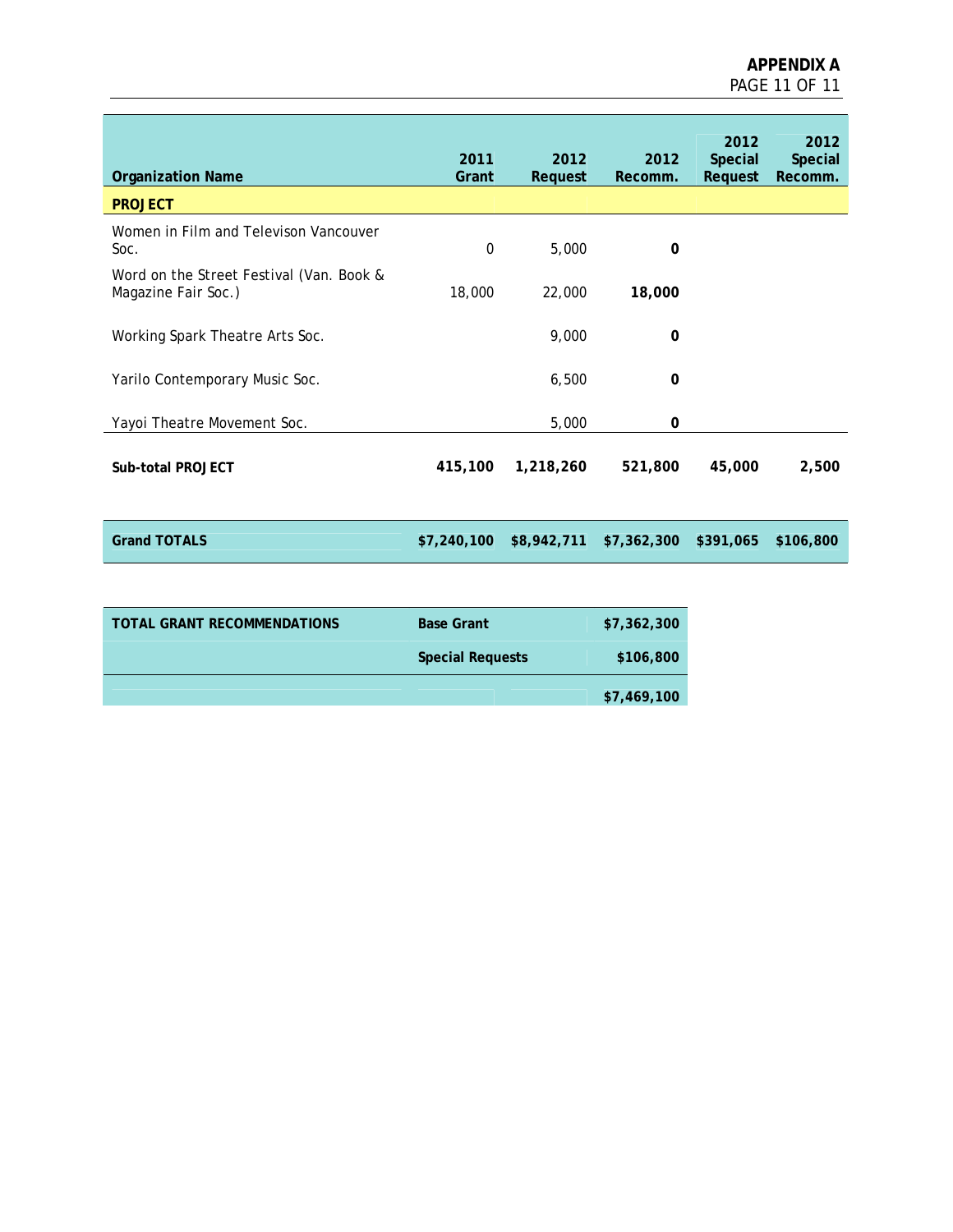# **Assessment Criteria for Operating Grants**

There are three key areas of evaluation which are weighted equally: artistic merit, capacity and impact. The organization's recent activities as well as proposed activities are taken into consideration when assessing the application.

### **Artistic Merit**

- Quality of the organization's creation, production, presentation, dissemination and service activities (strength of the creative intention, effectiveness of how it is put into practice, degree to which it enhances or develops an art form, practice, process or service, and impact on the creative personnel involved).
- Clear articulation of mandate/vision and degree to which the proposal supports the mandate/vision.
- Distinctiveness of the society's activities in relation to comparable activities in Vancouver; degree to which the society provides innovative, creative and learning opportunities for artists, arts organizations and the public.

### **Capacity**

- Evidence of competent administration, Board governance, and organizational structure in place to support the goals and objectives of the society.
- Evidence of financial stability and accountability as demonstrated through prior financial performance, achievable and balanced budgets, and sound financial structures, practices and planning.
- Evidence of planning in place to support the proposal and/or ongoing organizational capacity (as per realistic schedules, timelines, planning practices).

# **Impact**

-

- Level of public access to the work, activities or services by all members of Vancouver's diverse<sup>1</sup> communities.
- Level of engagement with other arts organizations, artists and community groups from all of Vancouver's diverse communities.
- Evidence of promotional, marketing, distribution, and outreach strategies in place to encourage wide public participation, awareness and engagement.
- Demonstrated support from the community as demonstrated through partnerships, collaborations, sponsorships, in-kind support, projected audience figures and/or levels of participation, and volunteers.

<sup>&</sup>lt;sup>1</sup>Diversity is defined as ethnicity, gender, age, ability, sexual orientation, socio-economic status, religious beliefs and other forms of self-identification, for the purposes of this program.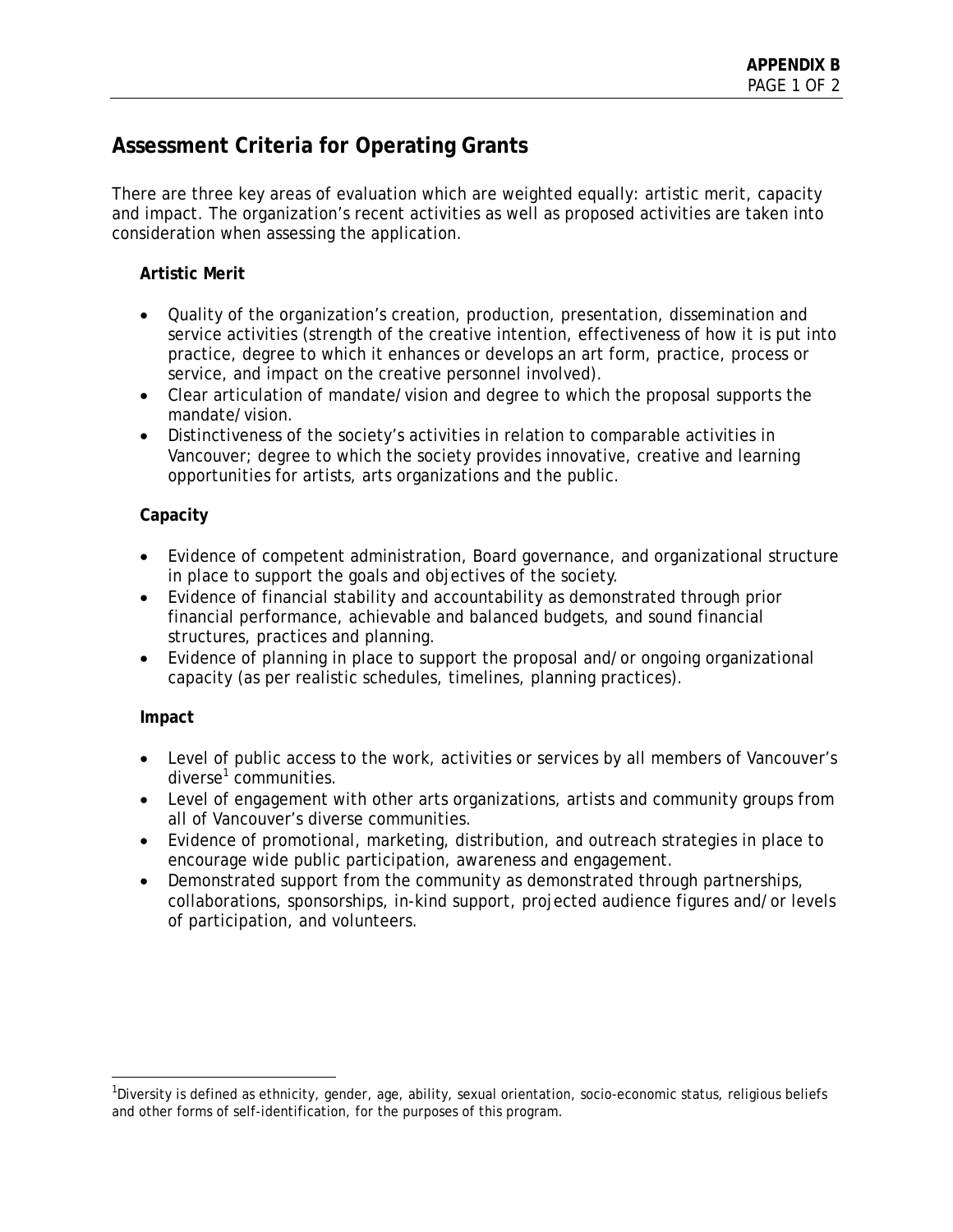# **Assessment Criteria for Project Grants**

There are three key areas of evaluation which are weighted equally.

# **Artistic Merit**

- Quality of the proposed project (strength of the creative intention and rationale, effectiveness of how it is put into practice, degree to which it enhances or develops an art form, practice, process, or service, and impact on the creative personnel involved).
- Clear articulation of the society's mandate/vision and degree to which the project and its objectives support the mandate/vision.
- Distinctiveness of the proposed project in relation to comparable projects in Vancouver; degree to which the project provides innovative, creative and learning opportunities for artists, arts organizations and the public.

# **Capacity**

- Evidence of appropriate Board governance, administrative structure and personnel involved to support the particular objectives and outcomes of the project.
- Evidence of financial stability and accountability as demonstrated through prior financial performance, achievable and balanced budgets, and financial planning to support the project.
- Evidence of sound logistical planning in place to support the project (as demonstrated by realistic schedules, timelines, planning practices).

### **Impact**

- Level of public access to the work, activities or services by all members of Vancouver's diverse communities.
- Level of engagement with other arts organizations, artists and community groups from all of Vancouver's diverse communities.
- Evidence of promotional, marketing, distribution, and outreach strategies in place to encourage wide public access, awareness, participation and engagement.
- Demonstrated support from the community through partnerships, collaborations, sponsorship support, in-kind support, projected audience figures and/or levels of participation, and volunteers.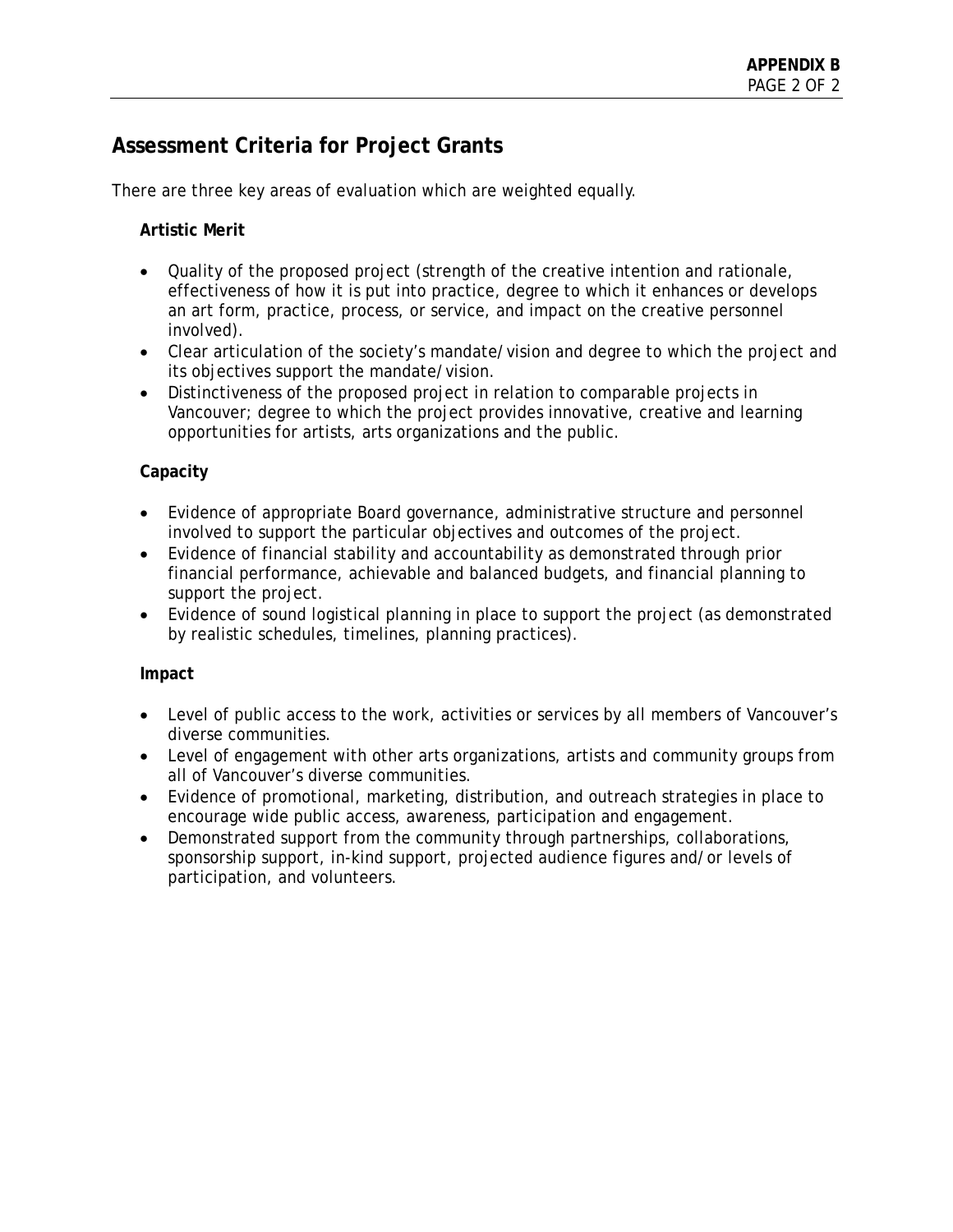# **APPLICATION PROCESS**

### **Assessment**

Cultural Services uses a blended assessment approach whereby members of the arts and cultural community (peers) are nominated to participate in the assessment process along with a Cultural Planner from Cultural Services. This approach has been successful in that it allows for practicing artists and administrators to contribute their current and historical knowledge of a particular sector/form, while allowing staff to impart a funding history and a thorough financial and organizational analysis of the applicant and overall knowledge of the sector.

### **Assessment Committee Peer Review**

A call for nominations is made on an ongoing basis and qualified members of the arts and cultural community are invited to be part of the Assessment Committee. Assessment Committees are often formed around the disciplines of Dance, Visual/Media Arts and Museums, Theatre, Music, Festivals and Special Events, Literary Arts. The Assessment Committee peer members receive copies of all eligible applications well in advance of the meetings and will assess the application based on the specific assessment criteria.

Members of the arts and cultural community are highly encouraged to participate in the assessment process. To nominate oneself or another qualified peer in the community please refer to the Assessment Committee Policy and Nomination Form online at http://vancouver.ca/culture.

### **Cultural Planner Review**

Cultural Planners undertake a preliminary check to ensure a) the proposal meets eligibility criteria and b) there is no missing or unclear information. The Planner will contact the applicant if there is any missing or unclear information and/or to discuss the application further. The applicant is given a deadline to submit any requested revised or missing information. This deadline will be strictly adhered to. The Planner will assess the application based on the specific assessment criteria.

### **Analytical Tools**

- Annual Financial Statements with three year budgets cycles projected vs. actual
- Noted when organizational deficits grow past 10% of operating budgets
- Noted when high level of reserves are not being reinvested into the society
- Track statistical trends (e.g. attendance) over time
- Compare like-with-like organizations while recognizing unique mandates and relationships with the City

• Track relevance, excellence of activities of long - standing organizations and make room for new and innovative groups

• Feedback of Committee analysis in written comments and direct contact with groups

### **Assessment Committee Meetings**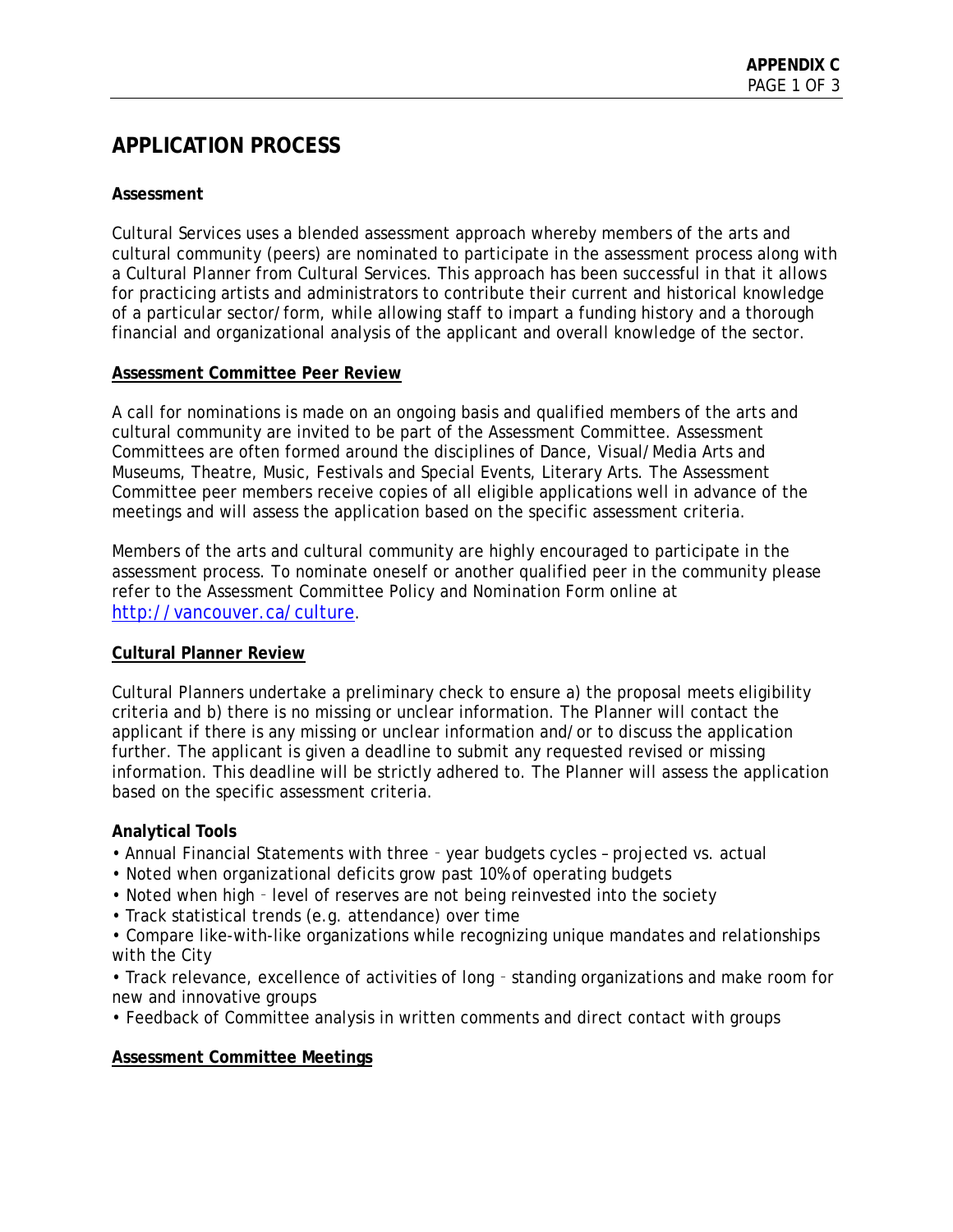Cultural Planners and Peer Assessment Committee members meet by discipline to discuss the merits of the proposal and their individual recommendations. The goal of these meetings is to hear all perspectives, collectively assess the applications and arrive at a consensus around the Committee's recommendations. Once the meetings are completed, Cultural Planners compile the recommendations from all the Assessment Committee meetings and finalize numbers according to a global budget.

### **Peer Assessment Process**

• Combines staff historical knowledge and financial acumen with community-member professional artistic and non-profit management experience

• Three community members + one staff member form Assessment Committee panel to make consensus-based recommendations for City Council's decision

**PEER ASSESMENT PROCESS** 

• Follows Best Practices for public sector Arts and Culture funders and consults with other funders